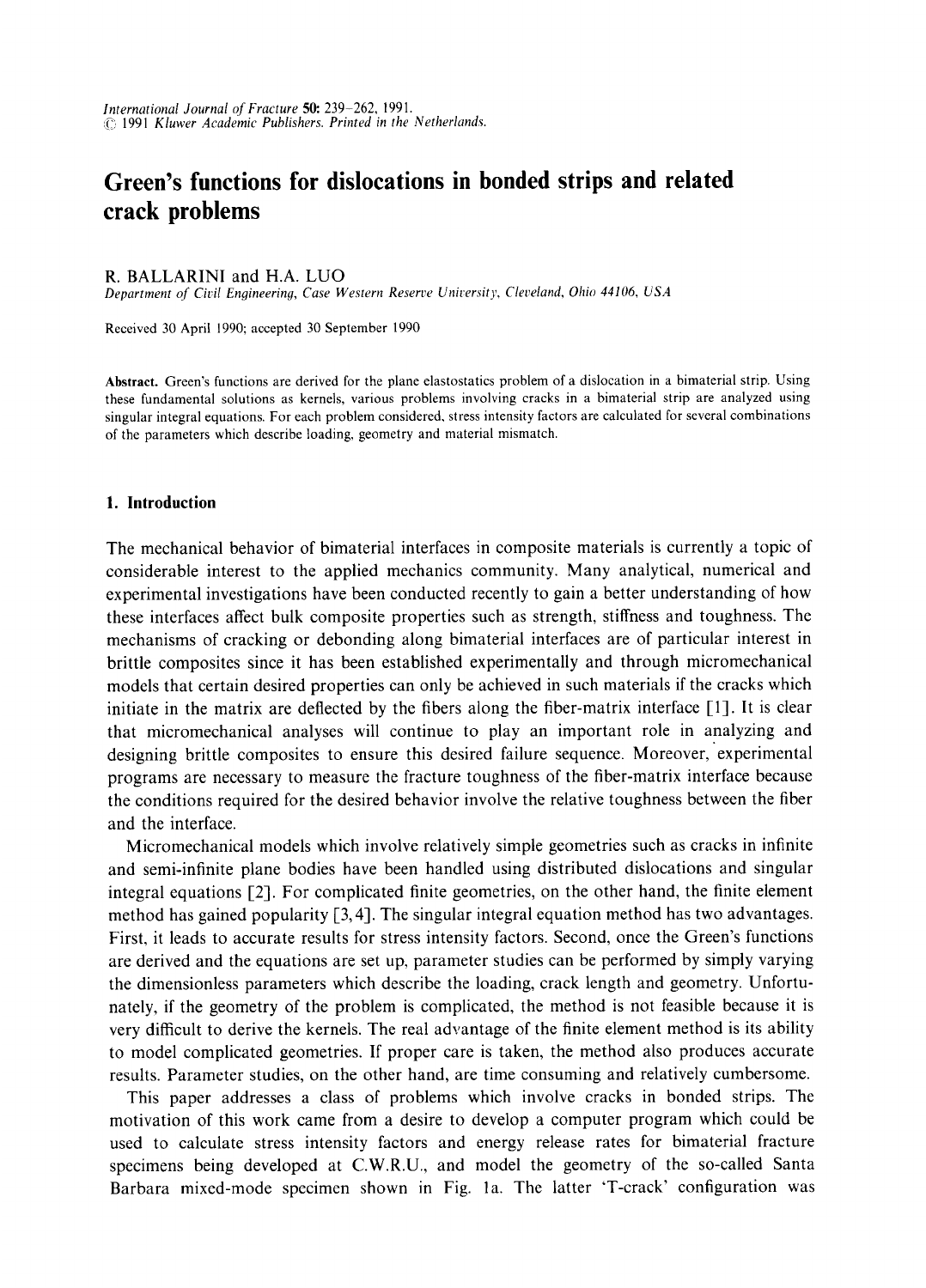





*Fig. I.* Crack configurations for the bimaterial strip.

developed by Charalambides et al. [3, 4] at the University of California at Santa Barbara to measure the fracture resistance of bimaterial interfaces. To interpret experimental results and to guide the design of the specimen, they developed a finite element approach to characterize trends in stress intensity factors, energy release rates and center point displacements with specimen dimensions, elastic properties and crack length. As discussed in [3, 4], the stress intensity factors and energy release rate for the crack growing along the interface exhibit steady state behavior as a result of the constant moment within the inner loading points. The shortest crack for which results were calculated in [3,4] is approximately  $a/l = 0.0938$  (or  $a/h<sub>2</sub> = 0.3127$ ). The results showed that this crack length is already at steady state. One of the questions left unanswered is: how long does the crack have to grow along the interface before it reaches steady state? To answer this question the problem is modeled in this paper using the singular integral equation technique. Results will be presented for relatively short crack lengths as well as for the case  $a = 0$ ,  $c \le h_2$  (Fig. 1c-e). It should be noted that at the end of this work the authors learned that Charalambides has recently obtained results for both the transient region and for the three-point loading configuration.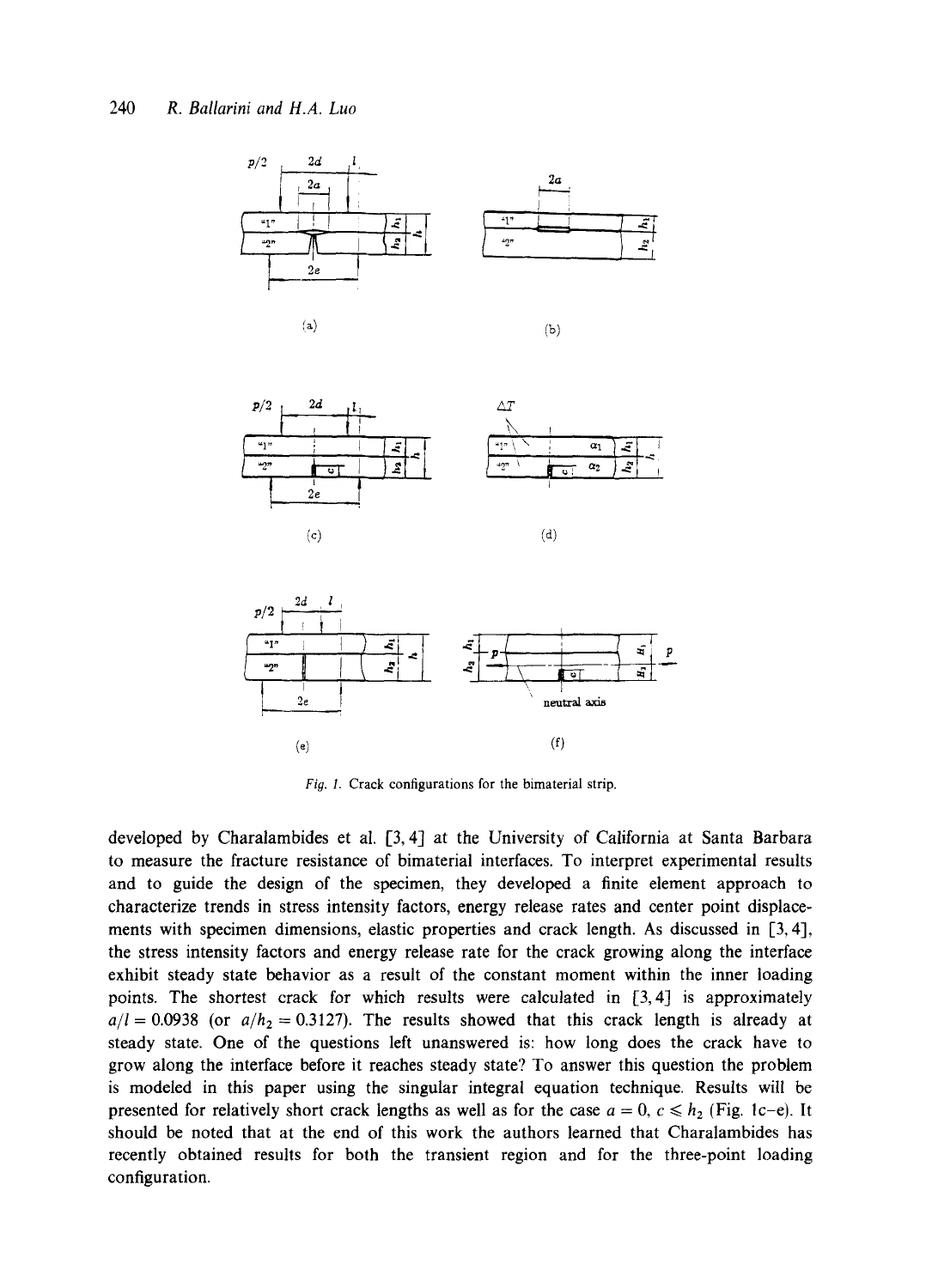In the next section Green's functions are derived for edge dislocations in a bimaterial strip. These fundamental solutions can be used in turn to set up the integral equations for all the configurations shown in Fig. 1. It should be noted that this class of problems has been analyzed by Lu  $[5]$  and Lu and Erdogan  $[6]$  using Fourier transforms. In  $[5, 6]$  the problems were reduced to singular integral equations without the use of dislocations as fundamental solutions. Dislocation densities, however, were defined eventually to set up the integral equations. In this paper the dislocations are introduced as fundamental solutions. This will enable us, in the future, to solve problems which involve non-symmetric loading and/or inclined cracks. In the third section the dislocation solutions are used to set up the integral equations for several configurations and loadings. The last section presents numerical results and comparisons with existing solutions.

#### **2. Fundamental solutions and loading conditions**

Assume that two dissimilar elastic strips are bonded along the x axis. The upper layer ( $y > 0$ ) is labeled by '1' and the lower layer ( $y < 0$ ) is labeled by '2'. The Green's functions for an edge dislocation in the bimaterial strip are derived by superposing the solutions for (1) a dislocation near the interface of two bonded half-planes; and (2) a bimaterial strip loaded with boundary tractions which cancel out those induced by problem (1).

The solution to problem (1) is well known. The stresses and displacements, which will be denoted by superscript '(1)', can be expressed conveniently in terms of Muskhelishvili's complex potentials as

$$
(\sigma_{yy}^{(1)} - i\sigma_{xy}^{(1)})_i = \Phi_i + \overline{\Phi_i(z)} + z\overline{\Phi_i(z)} + \overline{\Psi_i(z)},
$$
  
\n
$$
(\sigma_{yy}^{(1)} + \sigma_{xx}^{(1)})_i = 2[\Phi_i(z) + \overline{\Phi_i(z)}],
$$
  
\n
$$
2\mu_i \left(\frac{\partial u^{(1)}}{\partial x} + i\frac{\partial v^{(1)}}{\partial x}\right)_i = \kappa_i \Phi_i(z) - [\overline{\Phi_i(z)} + z\overline{\Phi_i'(z)} + \overline{\Psi_i(z)}],
$$
\n(1)

in which the subscript i  $(i = 1, 2)$  denotes 'in region i';  $\Phi_1$  and  $\Psi_1$  correspond to the potentials for the upper half plane and  $\Phi_2$  and  $\Psi_2$  correspond to the potentials for the lower half plane. Moreover, z is the complex variable  $x + iy$ , the prime denotes differentiation with respect to z, an overbar denotes conjugation,  $\mu$  is the shear modulus, and  $\kappa$  is defined in terms of Poisson's ratio v as  $\kappa = 3 - 4v$  for plane strain, and  $\kappa = (3 - v)/(1 + v)$  for plane stress. The complexpotentials for a dislocation located at  $z_0 = x_0 + iy_0$  are given by [7]

$$
\Phi_i = \Phi_i^D + \Phi_i^C, \quad \Psi_i = \Psi_i^D + \Psi_i^C,
$$
\n<sup>(2)</sup>

$$
\Phi_1^D = \Psi_1^D = 0, \quad \Phi_1^C = \frac{(1+\alpha)}{(1-\beta)} \frac{A}{(z-z_0)},
$$
  

$$
\Psi_1^C = -\Phi_1^C - z\Phi_1^C + \frac{1+\alpha}{1+\beta} \left[ \frac{\overline{A}}{z-z_0} + A \frac{\overline{z_0} - z_0}{(z-z_0)^2} \right],
$$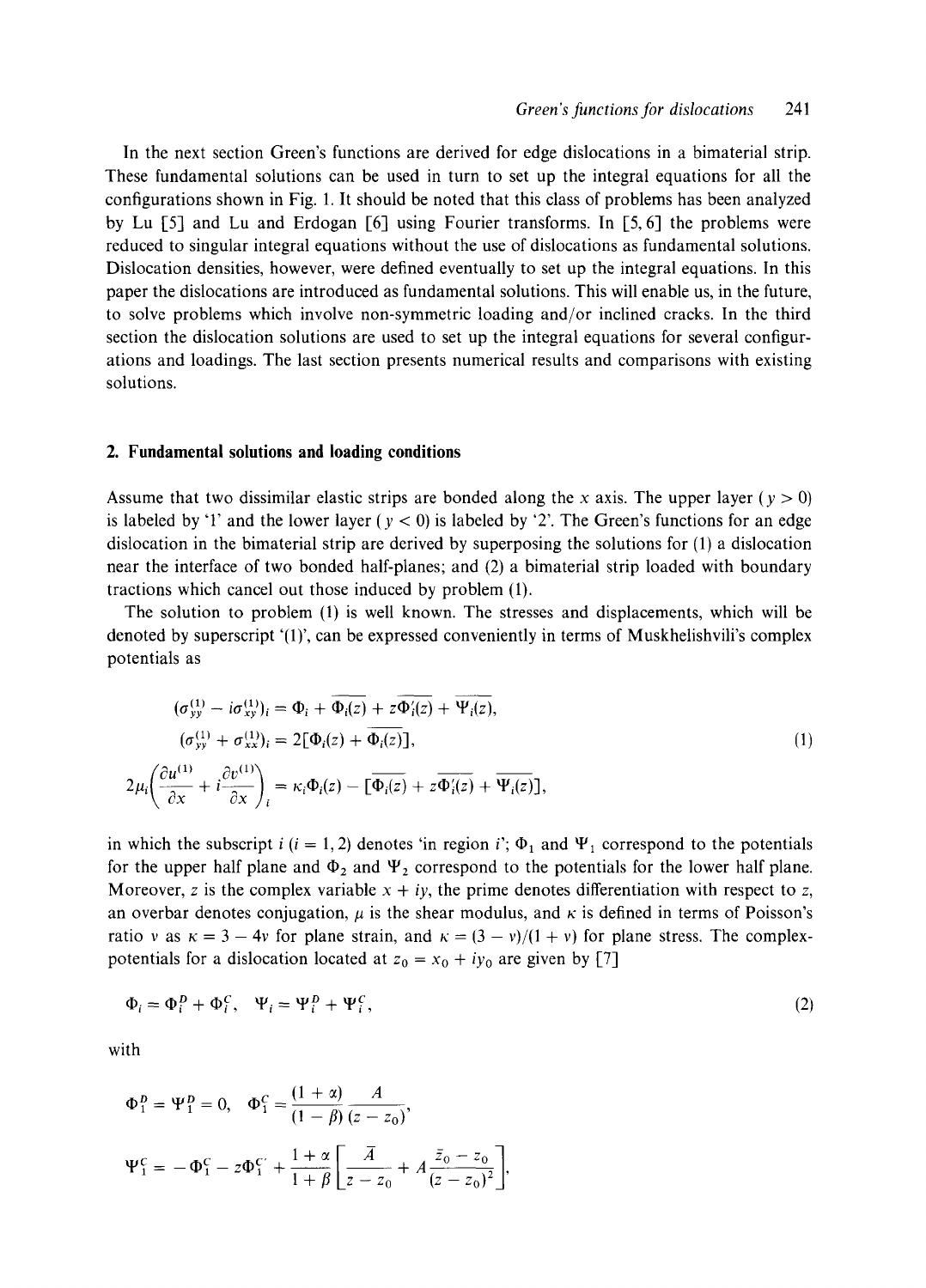$$
\Phi_2^D = \frac{A}{z - z_0}, \quad \Psi_2^D = A \frac{\overline{z_0}}{(z - z_0)^2} + \frac{\overline{A}}{z - z_0},
$$
  
\n
$$
\Phi_2^C = \frac{\alpha - \beta}{1 + \beta} \left[ \frac{A}{z - \overline{z_0}} + \overline{A} \frac{(z - \overline{z_0})}{(z - \overline{z_0})^2} \right],
$$
  
\n
$$
\Psi_2^C = -\Phi_2^C - z \Phi_2^{C'} + \frac{\alpha + \beta}{1 - \beta} \frac{\overline{A}}{z - \overline{z_0}} + \frac{\overline{A}}{z - z_0} + A \frac{(\overline{z_0} - z_0)}{(z - z_0)^2}.
$$
\n(3)

In (3) the Dundurs constants  $\alpha$  and  $\beta$  are defined by

$$
\alpha = \frac{\mu_1(\kappa_2 + 1) - \mu_2(\kappa_1 + 1)}{\mu_1(\kappa_2 + 1) + \mu_2(\kappa_1 + 1)},
$$
  
\n
$$
\beta = \frac{\mu_1(\kappa_2 - 1) - \mu_2(\kappa_1 - 1)}{\mu_1(\kappa_2 + 1) + \mu_2(\kappa_1 + 1)},
$$
\n(4)

and

$$
A = \frac{C}{2\pi i} \frac{(1 - \beta^2)}{(1 - \alpha)} b, \quad C = \frac{2\mu_1 (1 - \alpha)}{(\kappa_1 + 1)(1 - \beta^2)},
$$
(5)

where  $b = b_x + ib_y$  with  $b_x$  and  $b_y$  being the x and y components of the Burgers vector. We next compute the stresses due to a dislocation  $b_1 = b_{1x} + ib_{1y}$  at the interface ( $z_0 \rightarrow 0$ ) and due to a dislocation  $b_2 = b_{2x}$  located at  $x = 0$ ,  $y = \zeta < 0$ . The first dislocation corresponds to the Green's function for the interface crack, while the second corresponds to the fundamental solution for the vertical crack. For  $z_0 \rightarrow 0$ , the stresses become

$$
\sigma_{xy}^{(1)} + i\sigma_{yy}^{(1)} = \left[\frac{C}{\pi} \frac{1}{x} - i\beta C\delta(x)\right] b_1
$$
\n(6)

for  $y = 0$ ,

$$
\sigma_{xy}^{(1)} + i\sigma_{yy}^{(1)} = \frac{C}{\pi} \left( \frac{x}{r^2} - i\beta \frac{y}{r^2} \right) b_1 - \frac{C}{\pi} (1+\beta) \left[ \frac{2xy^2}{r^4} + i\left( \frac{2y^3}{r^4} - \frac{y}{r^2} \right) \right] b_1 \tag{7}
$$

for  $y > 0$ , and

$$
\sigma_{xy}^{(1)} + i\sigma_{yy}^{(1)} = \frac{C}{\pi} \left( \frac{x}{r^2} + i\beta \frac{y}{r^2} \right) b_1 - \frac{C}{\pi} \left( 1 - \beta \right) \left[ \frac{2xy^2}{r^4} + i \left( \frac{2y^3}{r^4} - \frac{y}{r^2} \right) \right] b_1,
$$
  
\n
$$
\sigma_{xx}^{(1)} = \frac{C}{\pi} \Re[D(y, x) b_1],
$$
\n(8)

$$
D(y, x) = (1 - \beta) \frac{2y^3}{r^4} - (3 - 2\beta) \frac{y}{r^2} - i \left[ (1 - 2\beta) \frac{x}{r^2} - (1 - \beta) \frac{2xy^2}{r^4} \right]
$$
(9)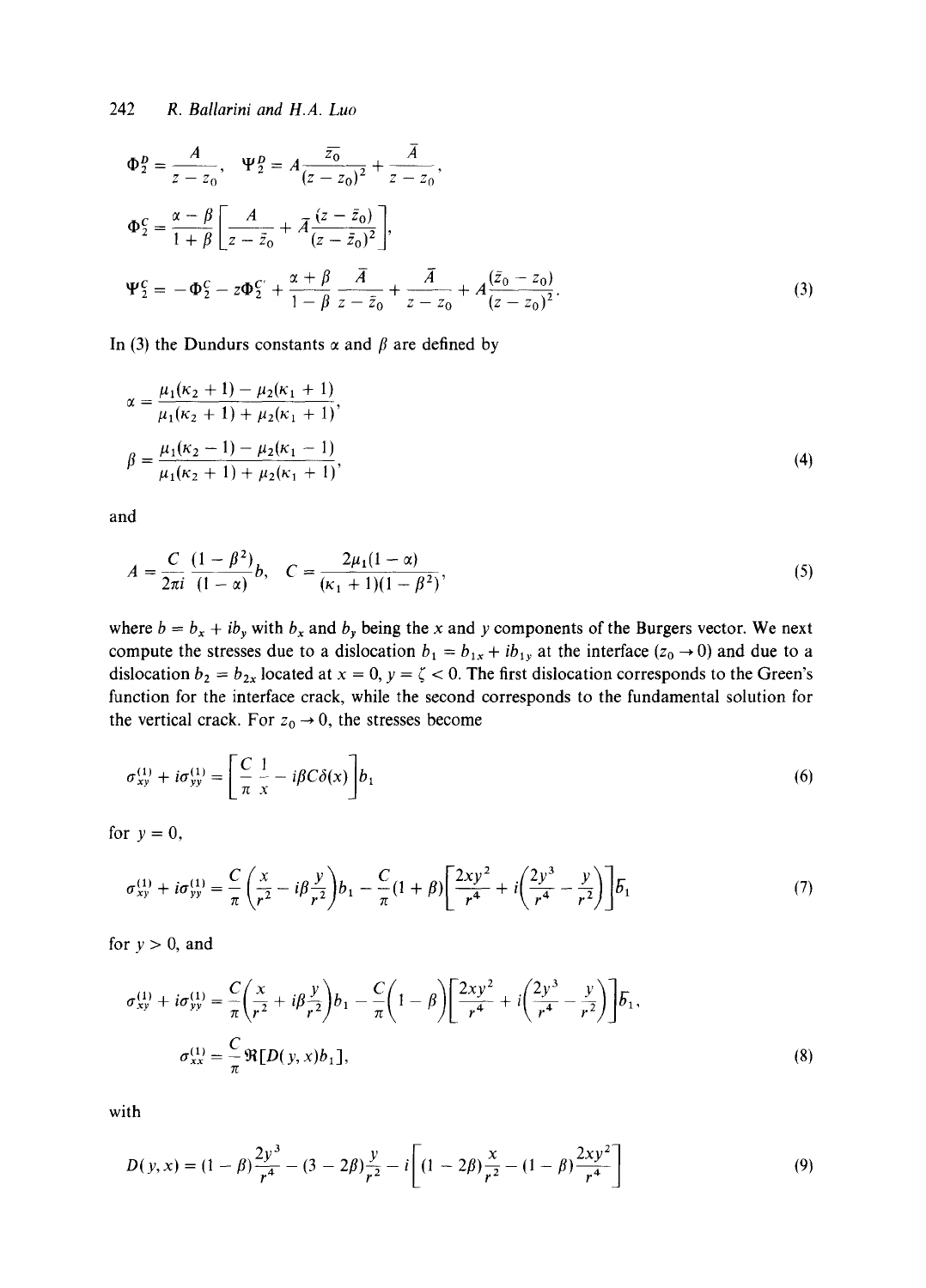for  $y < 0$ , where  $\delta(x)$  is the Dirac delta function. Here, some care must be taken during performing the limit [8]. Meanwhile, for dislocation  $b_2$ , it can be shown that

$$
\sigma_{xy}^{(1)} + i\sigma_{yy}^{(1)} = -\frac{C}{\pi} \left[ \frac{2x(y-\zeta)^2}{r_1^4} - \frac{x}{r_1^2} + \beta \frac{2x(y-\zeta)^2}{r_1^4} + 4\beta \zeta \frac{x(y-\zeta)}{r_1^4} \right] b_2
$$

$$
-i\frac{C}{\pi} \left[ \frac{2(y-\zeta)^3}{r_1^4} - \frac{y-\zeta}{r_1^2} + 2\beta \frac{(y-\zeta)^3}{r_1^4} + 4\beta \zeta \frac{(y-\zeta)^2}{r_1^4} - 2\beta \zeta \frac{1}{r_1^2} \right] b_2 \tag{10}
$$

for  $y\geqslant 0$ ,

$$
\sigma_{xy}^{(1)} + i\sigma_{yy}^{(1)} = -\frac{C}{\pi(1+\alpha)} \left\{ (1-\beta^2) \left( \frac{2(y-\zeta)^2 x}{r_1^4} - \frac{x}{r_1^2} \right) + (\alpha + \beta^2) \left( \frac{2(\zeta + y)^2 x}{r_2^4} - \frac{x}{r_2^2} \right) \right\}
$$

$$
- (1+\alpha)\beta \frac{2(\zeta + y)^2 x}{r_2^4} + (\alpha - \beta)(1-\beta)\zeta \left( \frac{4(\zeta + y)x}{r_2^4} - \frac{16(\zeta + y)^3 x}{r_2^6} \right)
$$

$$
+ 2(\alpha - \beta)(1-\beta)\zeta^2 \left( \frac{8(\zeta + y)^2 x}{r_2^6} - \frac{2x}{r_2^4} \right) \right\} b_2,
$$

$$
+ i\frac{C}{\pi(1+\alpha)} \left[ (1-\beta^2) \left( \frac{y-\zeta}{r_1^2} - \frac{2(y-\zeta)^3}{r_1^4} \right) - (\alpha + \beta^2) \right]
$$

$$
\times \left( \frac{2(\zeta + y)^3}{r_2^4} - \frac{\zeta + y}{r_2^2} \right) + (1+\alpha)\beta \frac{2(\zeta + y)^3}{r_2^4} - 2(\alpha - \beta)(1-\beta)\zeta \frac{1}{r_2^2}
$$

$$
-(\alpha - \beta)(1-\beta)\zeta \left( \frac{8(\zeta + y)^2}{r_2^4} - \frac{16(\zeta + y)^4}{r_2^6} \right)
$$

$$
+ 2(\alpha - \beta)(1-\beta)\zeta^2 \left( \frac{6(\zeta + y)}{r_2^4} - \frac{8(\zeta + y)^3}{r_2^6} \right) \right] b_2 \qquad (11)
$$

for  $y \le 0$ , where

$$
r_1^2 = x^2 + (y - \zeta)^2, \quad r_2^2 = x^2 + (y + \zeta)^2. \tag{12}
$$

In particular, when  $y = 0$ 

$$
\sigma_{xy}^{(1)}(x,0) + i\sigma_{yy}^{(1)}(x,0) = \frac{C}{\pi}E(x,\zeta)b_2,
$$
\n(13)

$$
E(x,\zeta) = \frac{x + i\zeta}{r_*^2} - 2(1 - \beta)x\zeta \frac{\zeta + ix}{r_*^4},
$$
\n(14)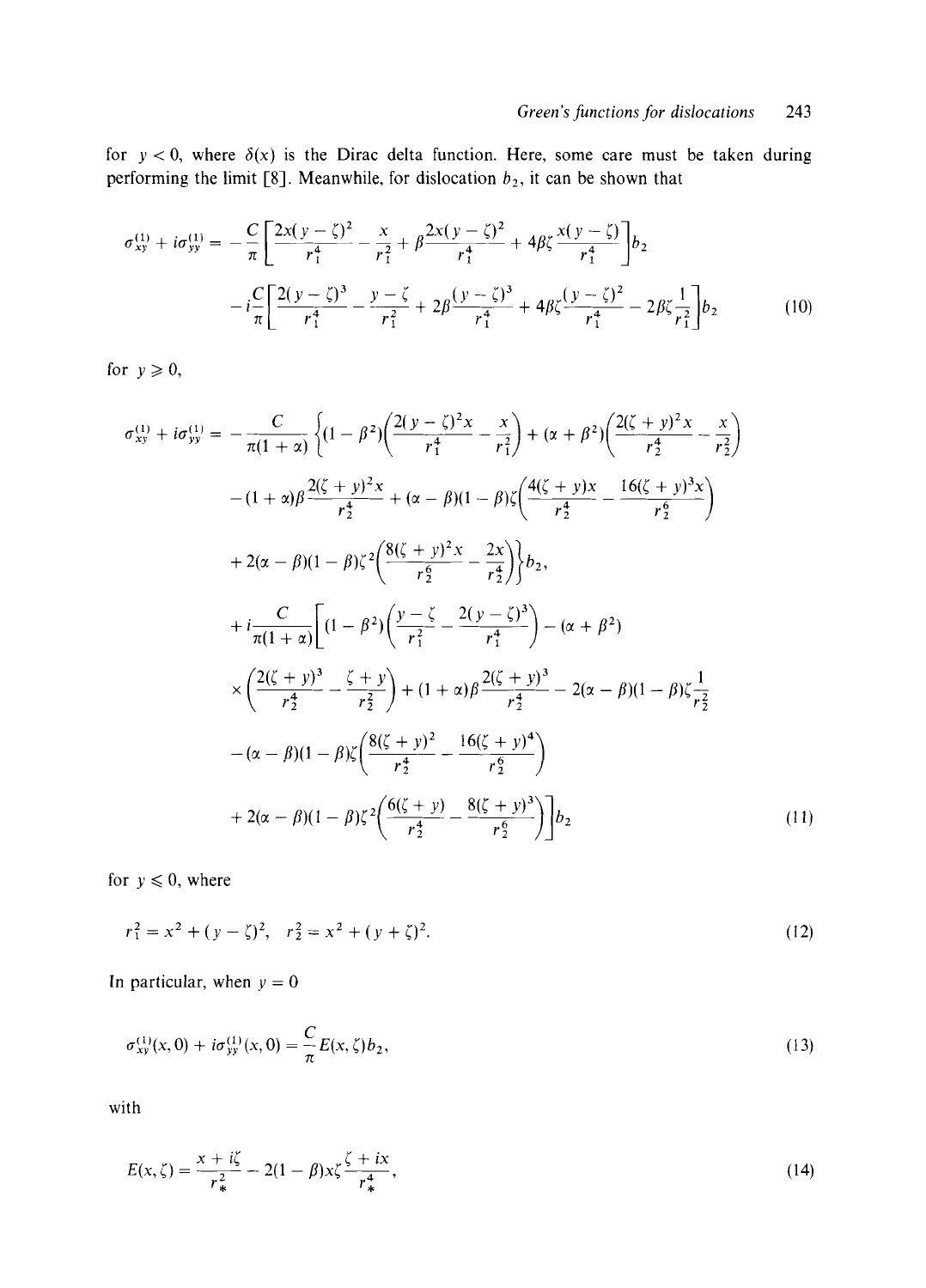where  $r_x^2 = x^2 + \zeta^2$ ; and when  $y < 0$ 

$$
\sigma_{xx}^{(1)}(0, y) = -\frac{C(1 - \beta^2)}{\pi(1 + \alpha)} \left[ \frac{1}{y - \zeta} + F(y, \zeta) \right] b_2, \tag{15}
$$

where

$$
F(y,\zeta) = \frac{(\alpha + \beta^2)}{(1 - \beta^2)} \frac{1}{y + \zeta} + \frac{2(\alpha - \beta)}{1 + \beta} \frac{\zeta}{(y + \zeta)^2} - \frac{4(\alpha - \beta)}{1 + \beta} \frac{\zeta^2}{(y + \zeta)^3}.
$$
 (16)

The solution to problem (2) is obtained by using Fourier transformation techniques. Without loss of generality, consider a bimaterial strip loaded with surface tractions which are symmetric about the y-axis. The Fourier transform of displacement is as follows:

$$
U_i(\xi, y) = \int_0^\infty u_i(x, y) \sin \xi x \, dx,
$$
  

$$
V_i(\xi, y) = \int_0^\infty v_i(x, y) \cos \xi x \, dx.
$$
 (17)

The general solutions for  $U_i$  and  $V_i$  are [9]:

$$
U_i(\xi, y) = (A_{i1}h_2 + A_{i2}y)e^{-\xi y} + (A_{i3}h_2 + A_{i}y)e^{\xi y},
$$
  
\n
$$
V_i(\xi, y) = [A_{i1}h_2 + (\kappa_i/\xi + y)A_{i2}]e^{-\xi y} + [-A_{i3}h_2 + (\kappa_i/\xi - y)A_{i4}]e^{\xi y},
$$
\n(18)

with the unknown coefficients determined by continuity and boundary conditions along the interface:

$$
A_{11} + A_{13} - A_{21} - A_{23} = 0,
$$
  
\n
$$
A_{11} + \frac{\kappa_1}{\xi h_2} A_{12} - A_{13} + \frac{\kappa_1}{\xi h_2} A_{14} - A_{21} - \frac{\kappa_2}{\xi h_2} A_{22} + A_{23} - \frac{\kappa_2}{\xi h_2} A_{24} = 0,
$$
  
\n
$$
\xi h_2 A_{11} + 2(1 - v_1)A_{12} + \xi h_2 A_{13} - 2(1 - v_1)A_{14} - \frac{\mu_2}{\mu_1} \times \left[\xi h_2 A_{21} + 2(1 - v_2)A_{22} + \xi h_2 A_{23} - 2(1 - v_2)A_{24}\right] = 0,
$$
  
\n
$$
\xi h_2 A_{11} + (1 - 2v_1)A_{12} - \xi h_2 A_{13} + (1 - 2v_1)A_{14} - \frac{\mu_2}{\mu_1} \times \left[\xi h_2 A_{21} + (1 - 2v_2)A_{22} - \xi h_2 A_{23} + (1 - 2v_2)A_{24}\right] = 0,
$$
  
\n
$$
- \left[\xi(A_{11}h_2 + A_{12}h_1) + 2(1 - v_1)A_{12}\right]e^{-\xi h_1} + \left[-\xi(A_{13}h_2 + A_{14}h_1) + 2(1 - v_1)A_{14}\right]e^{\xi h_1} = f_1(\xi),
$$
  
\n
$$
- \left[\xi(A_{11}h_2 + A_{12}h_1) + (1 - 2v_1)A_{12}\right]e^{-\xi h_1} + \left[\xi(A_{13}h_2 + A_{14}h_1) - (1 - 2v_1)A_{14}\right]e^{\xi h_1} = f_2(\xi),
$$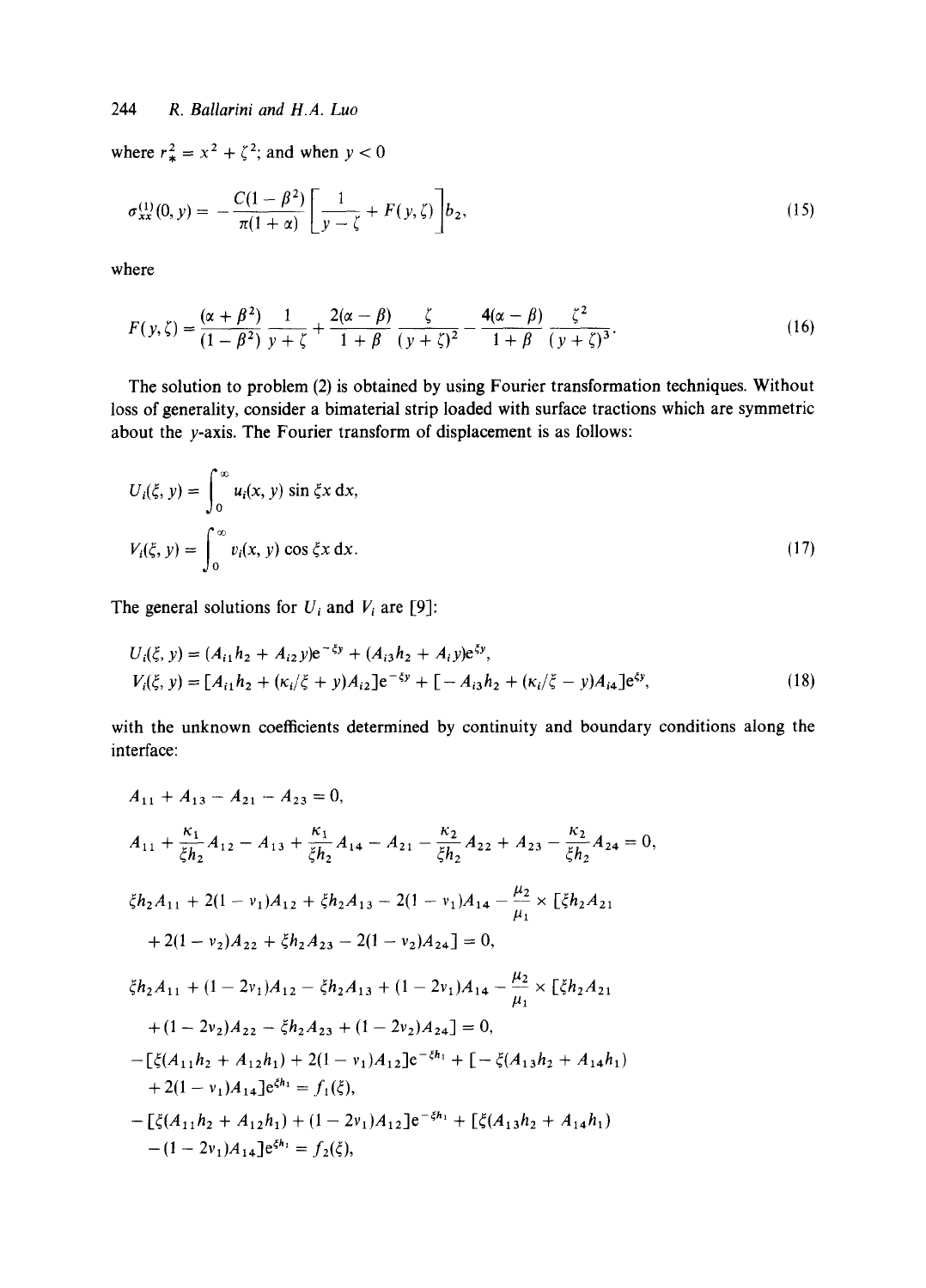$$
-\left[\xi h_2(A_{21} - A_{22}) + 2(1 - v_2)A_{22}\right]e^{\xi h_2} + \left[-\xi h_2(A_{23} - A_{24})\right] + 2(1 - v_2)A_{24}\right]e^{-\xi h_2} = f_3(\xi), - \left[\xi h_2(A_{21} - A_{22}) + (1 - 2v_2)A_{22}\right]e^{\xi h_2} + \left[\xi h_2(A_{23} - A_{24})\right] - (1 - 2v_2)A_{24}\right]e^{-\xi h_2} = f_4(\xi),
$$
\n(19)

where the first four equations represent the continuity of *u*, *v*,  $\sigma_{yy}$  and  $\sigma_{xy}$  along the interface, respectively; the last four equations specify the boundary conditions at  $y = h_1$  and  $y = -h_2$ . The functions  $f_1(\xi)$  and  $f_2(\xi)$  are related to the Fourier transforms of the loadings on the top surface of the upper strip, while  $f_3(\xi)$  and  $f_4(\xi)$  are related to the Fourier transforms of the loadings on the bottom surface of the lower strip. To eliminate the unwanted surface traction along the boundaries due to each dislocation, for example  $b<sub>x</sub>$ , in problem (1), functions  $f_1(\xi)$ ,  $f_2(\xi)$ ,  $f_3(\xi)$  and  $f_4(\xi)$  are set to be

$$
f_1(\xi) = -\frac{1}{2\mu_1} \int_0^\infty \sigma_{yy}^{(1)}(x, h_1) \cos \xi x \, dx,
$$
  
\n
$$
f_2(\xi) = -\frac{1}{2\mu_1} \int_0^\infty \sigma_{xy}^{(1)}(x, h_1) \sin \xi x \, dx,
$$
  
\n
$$
f_3(\xi) = -\frac{1}{2\mu_2} \int_0^\infty \sigma_{yy}^{(1)}(x, -h_2) \cos \xi x \, dx,
$$
  
\n
$$
f_4(\xi) = -\frac{1}{2\mu_2} \int_0^\infty \sigma_{xy}^{(1)}(x, -h_2) \sin \xi x \, dx.
$$
\n(20)

It can be shown that Eqns. (19) are also applicable to the anti-symmetric problem. The  $f_i(\xi)$ 's have been evaluated for each case and are given in the Appendix.

After the  $A_{ij}$ 's are solved, the stress components due to problem (2), which are denoted by superscripts '(2)', are readily obtained by inverse Fourier transformation. For the symmetric problem, e.g. for dislocation  $b_x$ ,

$$
\sigma_{xy}^{(2)}(x,0) = \frac{4\mu_1 b_x}{\pi} \int_0^\infty \left[ \xi h_2 (A_{13} - A_{11}) - (1 - 2v_1)(A_{12} + A_{14}) \right] \times \sin \xi x \, d\xi,
$$
  

$$
\sigma_{yy}^{(2)}(x,0) = \frac{4\mu_1 b_x}{\pi} \int_0^\infty \left[ -\xi h_2 (A_{11} + A_{13}) + 2(1 - v_1)(A_{14} - A_{12}) \right] \times \cos \xi x \, d\xi
$$
(21)

and

$$
\sigma_{xx}^{(2)}(x, y) = \frac{4\mu_2 b_x}{\pi} \int_0^\infty \{ [\xi(A_{21}h_2 + A_{22}y) - 2v_2 A_{22}] e^{-\xi y} + [\xi(A_{23}h_2 + A_{24}y) + 2v_2 A_{24}] e^{\xi y} \} \cos \xi x d\xi
$$
\n(22)

where  $y < 0$ . For the anti-symmetric problem, e.g. for dislocation  $b<sub>y</sub>$ , the above relationship is still valid if sin  $\xi x$  is replaced by cos  $\xi x$  and cos  $\xi x$  is replaced by  $-\sin \xi x$ .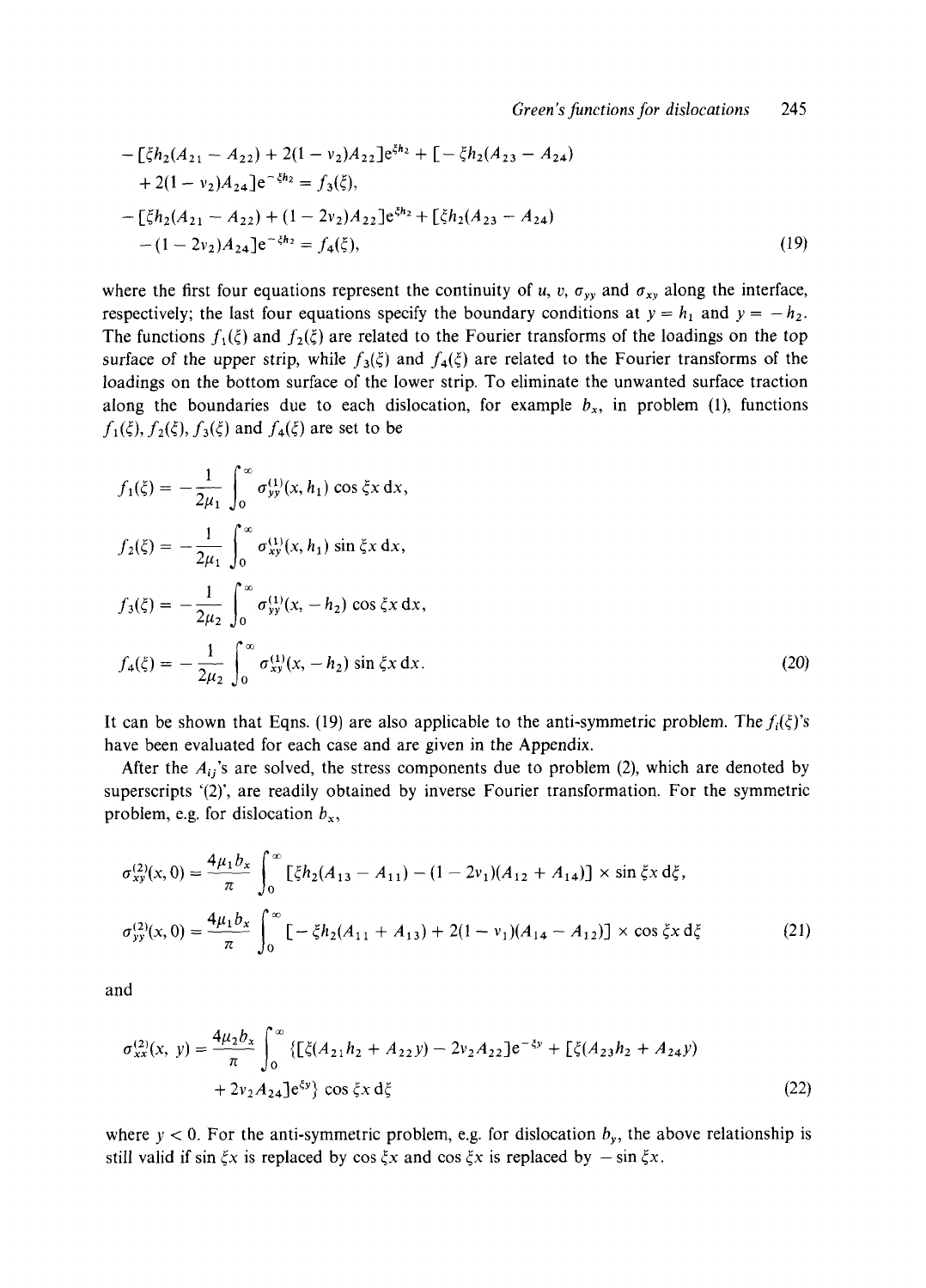For convenience, in subsequent discussions introduce the following definitions for the stresses produced by problem (2):

$$
\sigma_{xy}^{(2)}(x,0) + i\sigma_{yy}^{(2)}(x,0) \equiv G_1(x)b_{1x} + G_2(x)b_{1y} + G_3(x;\zeta)b_{2x}
$$
  
\n
$$
\sigma_{xx}^{(2)}(x, y) \equiv H_1(y;x)b_{1x} + H_2(y;x)b_{1y} + H_3(y;\zeta,x)b_{2x}.
$$
\n(23)

We wish to point out that the fundamental solutions derived above can be used to solve a large class of problems. The purpose of this paper is to present the methodology. Thus we will consider only three types of loadings. These include three and four point bending (Fig. la), constant pressure along the crack surfaces, and a temperature change of the composite strip (Fig. ld). Consider first a perfectly bonded bimaterial beam subjected to four-point bending. The stresses in the strip due to this loading condition can be calculated using composite beam theory if the strip is long enough. However, since we may be interested, in the future, in analyzing relatively short beams, an elasticity solution is obtained in the same manner as for problem (2) of the dislocation solution. The applied loads are represented by Dirac delta functions at the load points. That is  $\sigma_{yy}(x, h_1) = -p[\delta(x - d) + \delta(x + d)]/2$  and  $\sigma_{yy}(x, -h_2) =$  $-p[\delta(x-e)+\delta(x+e)]/2$ . The functions  $f_1, f_2, f_3$ , and  $f_4$  for this case are listed in the Appendix. To evaluate the stresses which arise from this loading, it may seem natural to proceed in the same exact manner as for the dislocation solutions. However, tremendous care must be taken when evaluating the stresses along the interface and along the line  $x = 0$  due to this loading condition, because the integrals in the inverse transformations converge very slowly. To improve the convergence the integrands are first evaluated at  $\xi = \infty$ . The dominant portion of these limits, which correspond to half-space solutions, are subtracted from and added to the integrands, and the added integrals are evaluated in closed form. The same procedure is also applied to the dislocation  $b_2$  when it is close to the bottom surface. For brevity the details of the procedure are not given here, but can be recovered in similar analyses presented in  $\lceil 10, 11 \rceil$ .

Denote the stresses produced by the four point bending as

$$
\sigma_{xy}(x,0) + i\sigma_{yy}(x,0) \equiv pQ(x)/h_2,
$$
  
\n
$$
\sigma_{xx}(0, y) \equiv pR(y)/h_2
$$
\n(24)

respectively, where  $p$  is the force per unit thickness. These will be used in Section 3 to set up the integral equations.

The next loading condition consists of a uniform change of temperature  $\Delta T$  of the composite strip. The thermal stresses in the strip are calculated using beam theory [12]. In particular, the stress in layer 2 along the line  $x = 0$  is given in terms of the thermal expansion coefficients  $x_1$ and  $\alpha_2$  by

$$
\sigma_{xx} = -(\alpha_2 - \alpha_1) \Delta T E_{2}^* \left( 1 + \frac{3}{2} \frac{y}{h_2} \right) / \left( 1 + \frac{E_{2}^* h_2}{E_{1}^* h_1} \right), \tag{25}
$$

$$
E^* = \frac{E}{1 - v^2}.
$$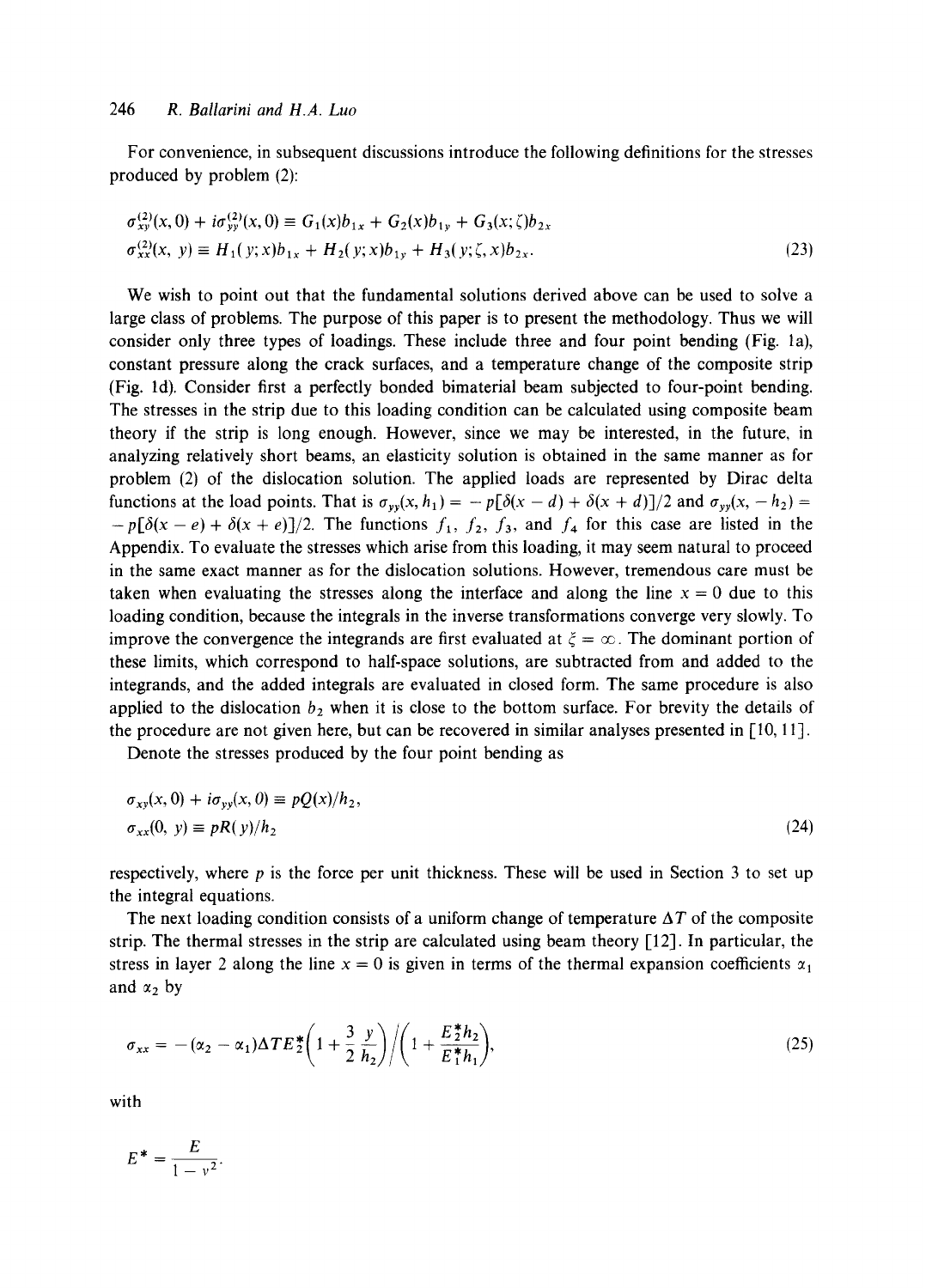#### **3. Integral equations**

Several problem configurations are depicted in Fig. 1. The coordinate system is chosen such that the x-axis lies along the interface of the bimaterial strip, and the y-axis along the vertical crack so that layer 1 is at  $y > 0$  and layer 2 is at  $y < 0$ . The integral equations for the four point bending problem shown in Fig. 1a are set up first. The stresses along the lines  $y = 0$  and  $x = 0$  $(y \le 0)$  are given by the summation of contributions from problem (1), problem (2) and the four point bend load (24). Replacing the dislocations by a distribution of dislocations enables us to satisfy the traction boundary conditions along the crack. This procedure leads to the following set of coupled singular integral equations:

$$
\int_{-1}^{1} \frac{B_1(t_0)}{t - t_0} dt_0 - i\beta \pi B_1(t) + \int_{-1}^{1} K_1(t, t_0) B_1(t_0) dt_0 \n+ \int_{-1}^{1} K_2(t, t_0) \overline{B}_1(t_0) dt_0 + \int_{-1}^{1} K_3(t, t_0) B_2(t_0) dt_0 = p_1(t), \n\int_{-1}^{1} \frac{B_2(t_0)}{t - t_0} dt_0 + \int_{-1}^{1} K_4(t, t_0) B_2(t_0) dt_0 + \int_{-1}^{1} K_5(t, t_0) B_1(t_0) dt_0 \n+ \int_{-1}^{1} K_6(t, t_0) \overline{B}_1(t_0) dt_0 = p_2(t),
$$
\n(26)

together with the conjugate of the first equation in (26) where the dislocation densities are given by  $B_1(t) = B_{1x}(at) + iB_{1y}(at)$  and  $B_2(t) = B_{2x}(h_2(t-1)/2)$  with

$$
B_{1x}(x) = -\frac{Ch_2}{P} \frac{\partial}{\partial x} [u(x, 0^+) - u(x, 0^-)],
$$
  
\n
$$
B_{1y}(x) = -\frac{Ch_2}{P} \frac{\partial}{\partial x} [v(x, 0^+) - v(x, 0^-)],
$$
  
\n
$$
B_{2x}(y) = -\frac{Ch_2}{p} \frac{\partial}{\partial y} [u(0^+, y) - u(0^-, y)].
$$
\n(27)

and

$$
K_1(t, t_0) = \frac{a\pi}{2C} [G_1(a(t - t_0)) - iG_2(a(t - t_0))],
$$
  
\n
$$
K_2(t, t_0) = \frac{a\pi}{2C} [G_1(a(t - t_0)) + iG_2(a(t - t_0))],
$$
  
\n
$$
K_3(t, t_0) = \frac{h_2}{2} \bigg[ E\bigg(at, \frac{h_2(t_0 - 1)}{2}\bigg) + \frac{\pi}{C} G_3\bigg(at, \frac{h_2(t_0 - 1)}{2}\bigg) \bigg],
$$
  
\n
$$
K_4(t, t_0) = \frac{h_2}{2} \bigg[ F\bigg(\frac{h_2(t - 1)}{2}, \frac{h_2(t_0 - 1)}{2}\bigg) - \frac{\pi(1 + \alpha)}{C(1 - \beta^2)} \times H_3\bigg(\frac{h_2(t - 1)}{2}, \frac{h_2(t_0 - 1)}{2}, 0\bigg) \bigg],
$$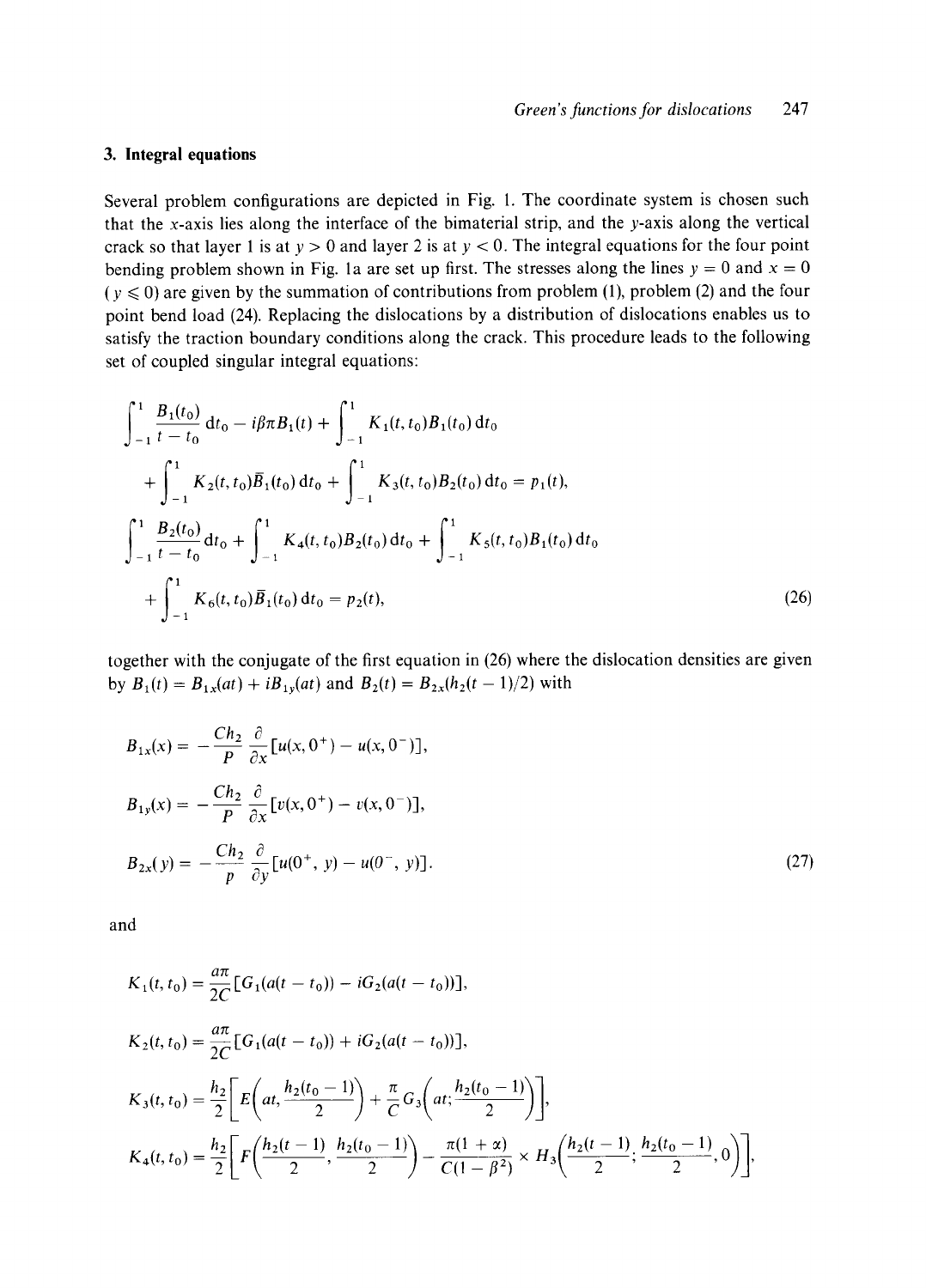$$
K_5(t, t_0) = -\frac{a(1+\alpha)}{2(1-\beta^2)} \Big\{ D(y, -x_0) + \frac{\pi}{C} [H_1(y; -x_0) - iH_2(y; -x_0)] \Big\},
$$
  
\n
$$
K_6(t, t_0) = \overline{K_5(t, t_0)},
$$
  
\n
$$
p_1(t) = -\pi Q(at),
$$
  
\n
$$
p_2(t) = \frac{1+\alpha}{1-\beta^2} \pi R \Big( \frac{h_2(t-1)}{2} \Big).
$$
\n(28)

If the vertical crack is not present,  $B_2$  is set equal to zero and only the first equation of (26) is enforced. If the interface crack is not present, on the other hand, the first of Eqns. (26) is not enforced and  $B_1$  is set equal to zero in the second equation. For the edge crack whose length  $c < h_2$ , the dislocation density is instead represented as  $B_2(t) = B_{2x}(c(t-1)/2)$ , and in the expression of the kernel  $K_4$  given by (28)  $h_2$  needs to be replaced by c. Other loading conditions can be treated by modifying functions  $p_1$  and  $p_2$ .

The integral equations can be solved numerically by representing each dislocation density in terms of a regular function and a characteristic function with the proper singularities at the end points. Thus, let

$$
B_1(t) = \frac{\phi_1(t)}{(1-t)^{\gamma}(1+t)^{1-\gamma}}, \quad B_2(t) = \frac{\phi_2(t)}{(1-t)^{\lambda}\sqrt{1+t}}, \tag{29}
$$

where  $\phi_1(t)$  and  $\phi_2(t)$  are regular continuous functions which are approximated as piecewise quadratic [13], and

$$
\gamma = \frac{1}{2} + i\varepsilon, \qquad \varepsilon = \frac{1}{2\pi} \log \frac{1-\beta}{1+\beta}.
$$
\n(30)

The exponent  $\lambda$  is taken as 0.5 for the T-crack (Fig. 1a) and for an edge crack whose tip does not touch the interface (Fig. 1c, d). If the tip of the edge crack touches the interface,  $\lambda$  is determined by the following characteristic equation [14, 15]:

$$
\cos \pi \lambda - \frac{2(\beta - \alpha)}{1 + \beta} (1 - \lambda)^2 - \frac{\alpha + \beta^2}{1 - \beta^2} = 0.
$$
 (31)

Using the method developed by Miller and Keer [13], integral equations (26) can be reduced to a set of algebraic equations.

The additonal conditions to be satisfied are as follows. For the T-crack

$$
\int_{-1}^{1} B_{1y}(t) dt = 0, \tag{32}
$$

$$
\phi_2(\pm 1) = 0,\tag{33}
$$

$$
\int_{-1}^{1} B_{1x}(t) dt \neq 0.
$$
 (34)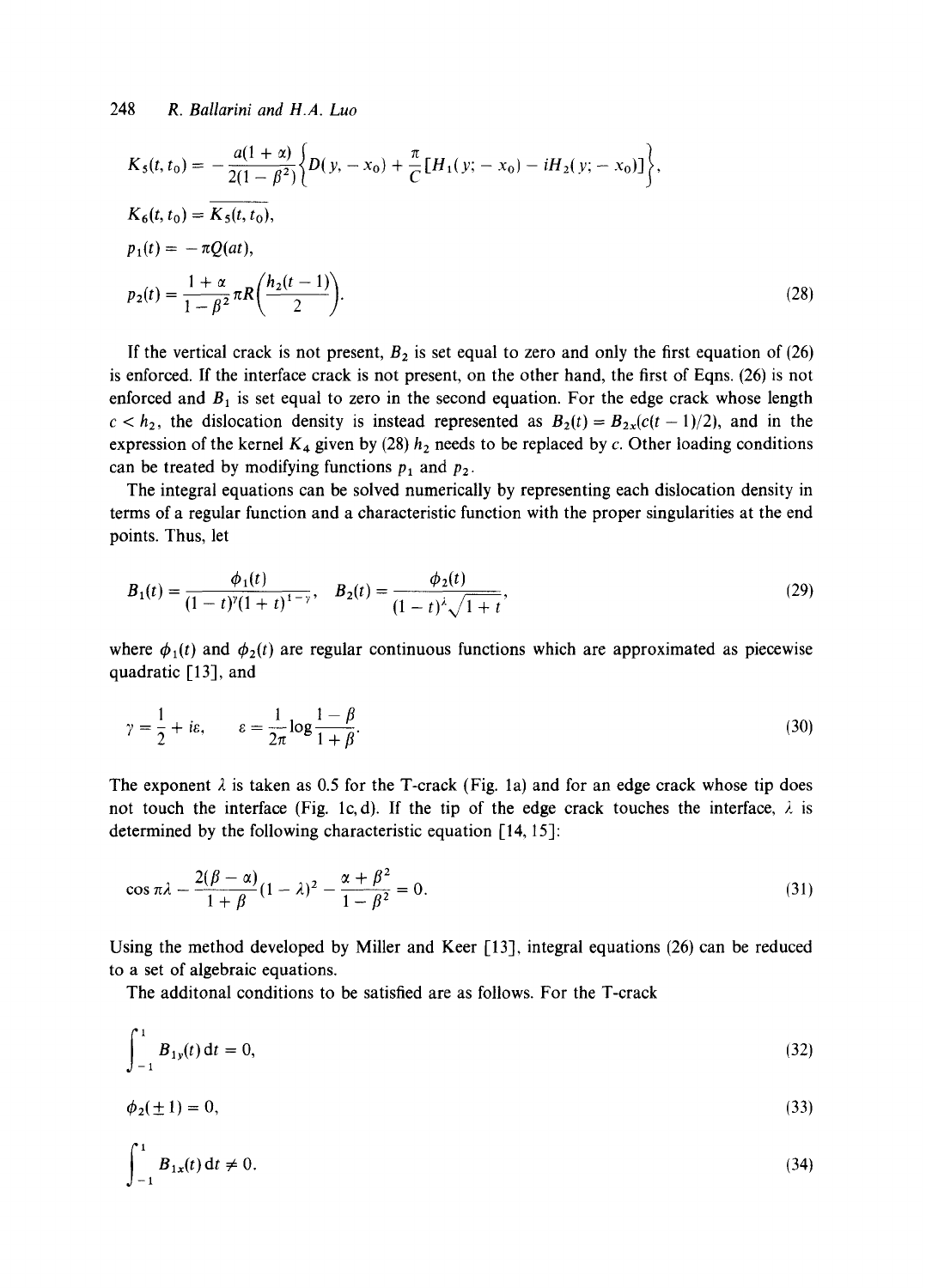Equation (32) is the closure condition for the horizontal crack, (33) represents the condition that the stress singularities at the tips of the vertical notch are less than square root, and (34) implies the bluntness at  $x = 0$ . As will be discussed in the next section, the representation of the dislocation density for the T-crack is not rigorous. However, the error introduced is acceptable for the configurations considered in this paper.

For a single interface crack

$$
\int_{-1}^{1} B_1(t) dt = 0 \tag{35}
$$

and for a single edge crack

$$
\phi_2(-1) = 0,\tag{36}
$$

$$
\int_{-1}^{1} B_{2x}(t) dt \neq 0.
$$
 (37)

#### **4. Numerical results and stress intensity factor analysis**

The stress intensity factor K of the interface crack (Fig. 1b) and the T-crack (Fig. 1a) are defined by [16]

$$
K = \lim_{x \to a} \left\{ \sqrt{2\pi (x - a)} (x - a)^{-i\epsilon} \left[ \sigma_{yy}(x, 0) + i \sigma_{xy}(x, 0) \right] \right\}.
$$
 (38)

It can be shown that in terms of  $\phi_1(t)$ , which is determined by (26) with (28) and (29), this complex stress intensity factor can be expressed as

$$
K = \frac{ip}{h_2} \sqrt{\pi a (1 - \beta^2)} (2a)^{-i\epsilon} \overline{\phi_1(1)},
$$
\n(39)

for the four point bending load. For an edge crack whose tip does not touch the interface

$$
K = \lim_{y \to (c-h_2)} \left[ \sqrt{2\pi (h_2 + y - c)} \sigma_{xx}(0, y) \right]
$$
(40)

and similarly in terms of  $\phi_2(t)$ 

$$
K = \frac{p}{h_2} \frac{(1 - \beta^2)}{(1 + \alpha)} \sqrt{\pi c/2} \phi_2(1),\tag{41}
$$

for the four point bending. For an edge crack whose tip touches the interface

$$
K = \lim_{y \to 0} \left[ \sqrt{2\pi} y^{\lambda} \sigma_{xx}(0, y) \right]
$$
 (42)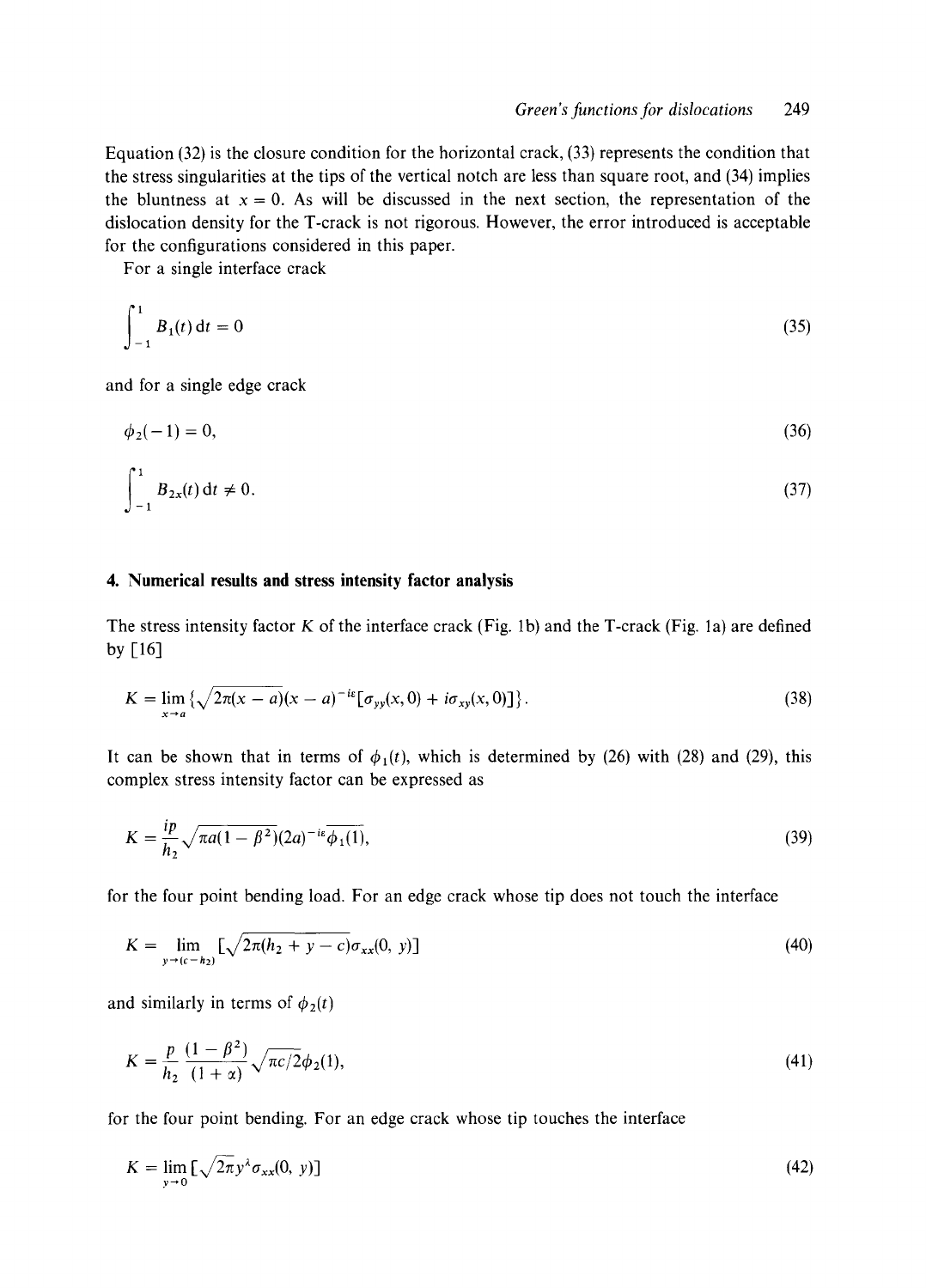and

$$
K = \frac{p}{h_2} \frac{(1 - \beta^2)}{(1 + \alpha)} \sqrt{\pi (h_2/2)^{\lambda} \phi_2(1)}.
$$
 (43)

For the other loading cases, the factor  $p/h_2$  in (39), (41) and (43) is replaced correspondingly.

The energy release rate of the interface cracks in the considered plane strain problems is given by  $[17]$ 

$$
G = \left[ (1 - v_1)/\mu_1 + (1 - v_2)/\mu_2 \right] K \bar{K} / 4 \cosh^2(\pi \varepsilon). \tag{44}
$$

In order to check the lengthy algebra and the numerical scheme, two configurations which have previously been analyzed are considered first: a pressurized crack between two bonded dissimilar layers and a pressurized vertical edge crack in the bottom layer of a composite beam. Figure 2 shows the dimensionless stress intensity factors  $\hat{K}/\sigma_0\sqrt{a} =$  $\lim_{x\to a}[(a-x)^{1-\gamma}(a+x)^{\gamma}(\sigma_{yy}+i\sigma_{xy})]/\sigma_0 a$  versus  $0.1 \le h_1/2a \le 4$  for the interface crack with  $h_2/h_1 = 3$ ,  $v_1 = v_2 = 0.3$ ,  $\mu_1/\mu_2 = 3$  and  $\mu_1/\mu_2 = 10$ , respectively. The results are plotted in terms of this definition of stress intensity factor for comparison with [18]. For  $h_1/2a > 0.5$  the results agree with those presented in [18] (no results were given there for  $h_1/2a$  < 0.5). As expected, when the crack becomes shorter, the stress intensity factor converges to  $1 + 2i\varepsilon$  which is the solution for an interface crack between two bonded halfspaces.

For the edge crack problem a homogeneous beam and four ceramic composite strips are considered. They are: strip 1 Ti/Al<sub>2</sub>O<sub>3</sub> with  $v_1 = 0.322$ ,  $v_2 = 0.207$  and  $\mu_2/\mu_1 = 4.129$ , strip 2 Ni/MgO with  $v_1 = 0.314$ ,  $v_2 = 0.175$  and  $\mu_2/\mu_1 = 1.588$ , strip 3 MgO/Ni and strip



*Fig. 2.* Stress intensity factors for an interface crack under uniform pressure.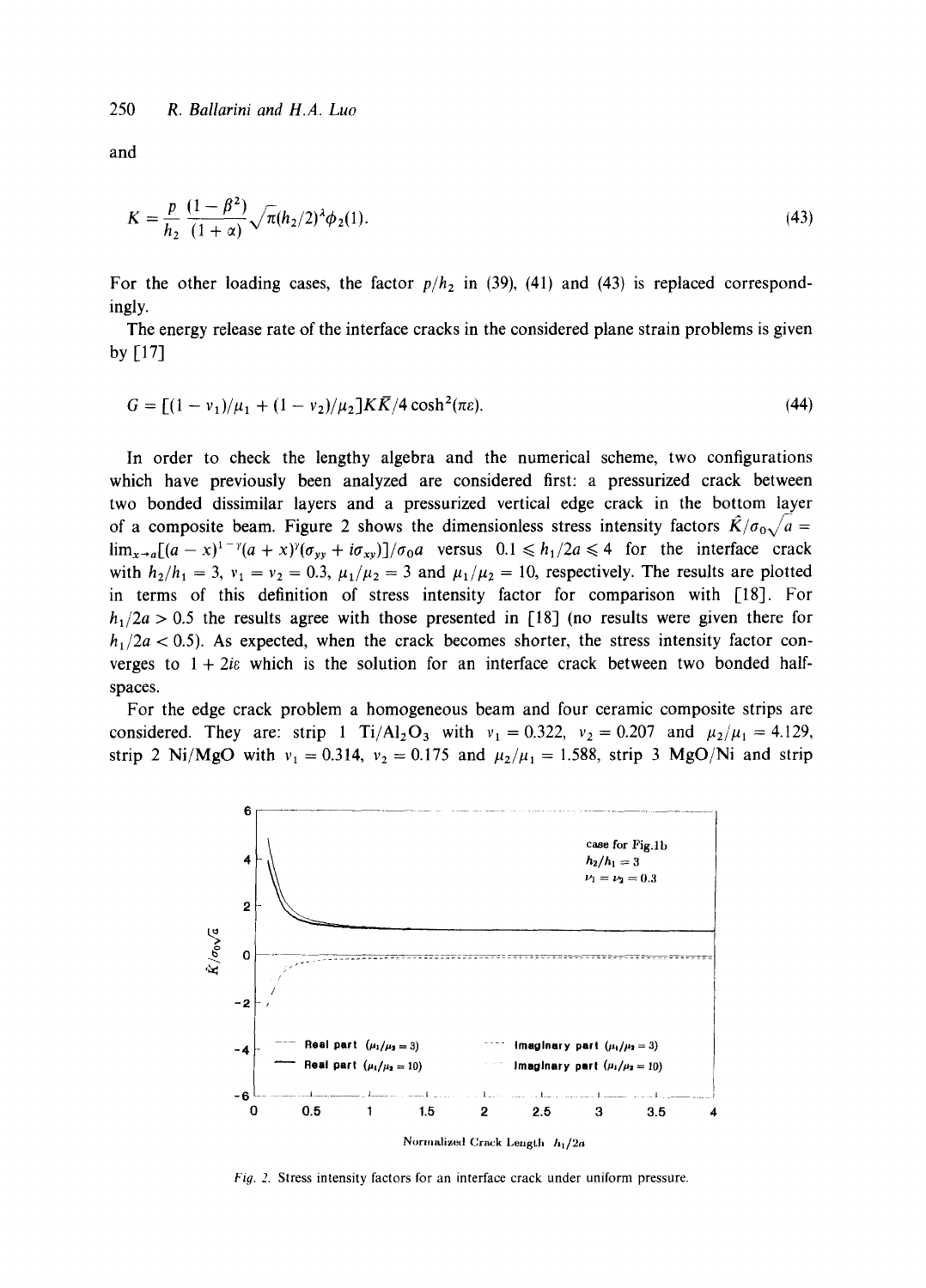

*Fig. 3.* Stress intensity factors for an edge crack under four point bending.



*Fig. 4.* Effect of relative thickness of the strips on the stress intensity factors of an edge crack under four point bending.

 $4$  Al<sub>2</sub>O<sub>3</sub>/Ti [16]. Figures 3 and 4 show the dimensionless stress intensity factors as functions of crack length and relative thickness of the layers for the four point bending case considered in [3, 4] where  $d = 5h_2$ ,  $e = 8\frac{1}{3}h_2$  and  $l = 3\frac{1}{3}h_2$ . The quantity  $\sigma_{\text{max}}$  is the axial stress at the lower surface of the composite beam calculated using composite beam theory. It is given by

$$
\sigma_{\text{max}} = \frac{Mm_{2}}{(I_1 + mI_2)},\tag{45}
$$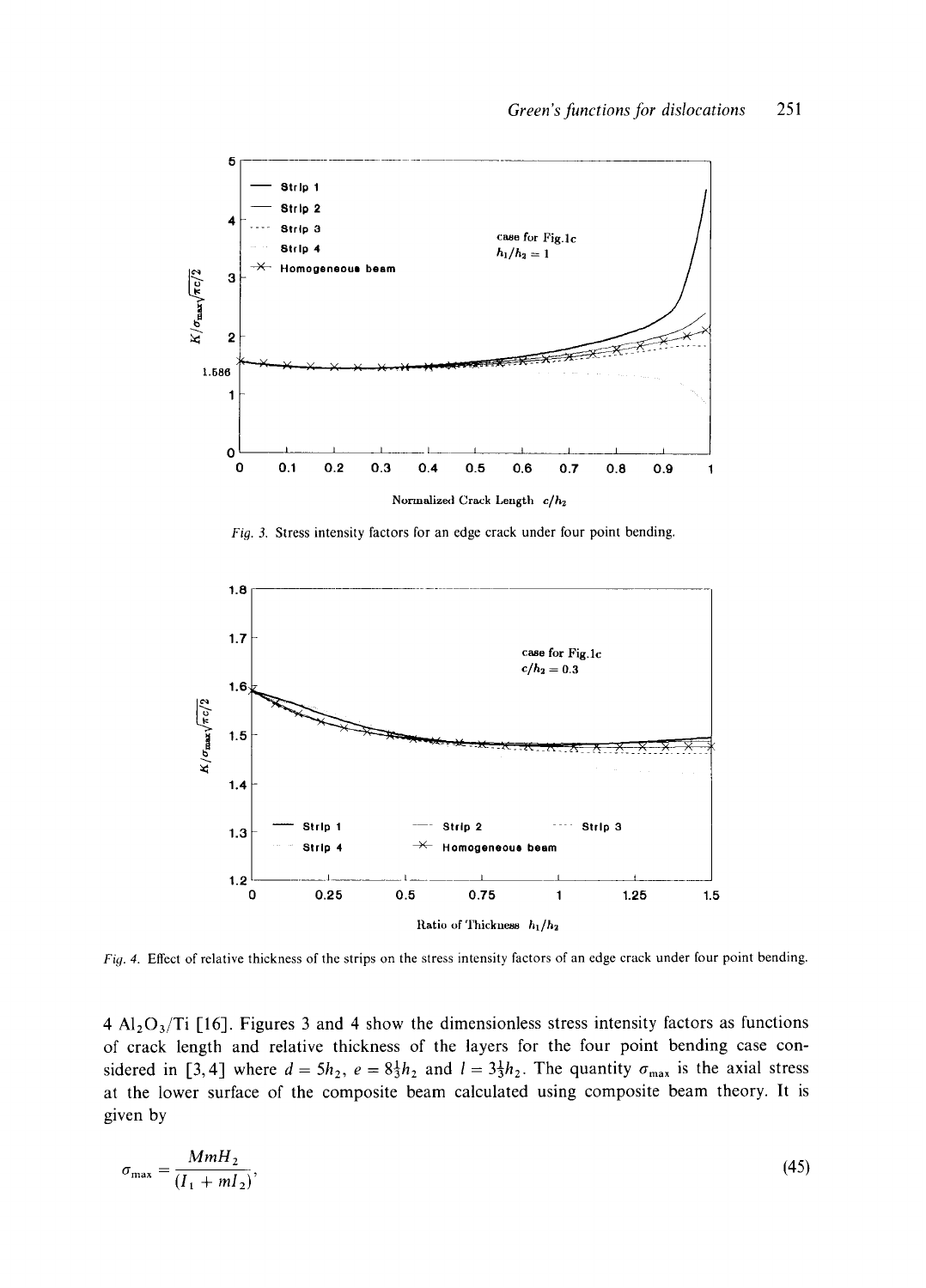with

$$
m = \frac{\mu_2(1 - v_1)}{\mu_1(1 - v_2)}, \quad \delta = h_1/h_2,
$$
  
\n
$$
H_1 = h_1 + h_2 - H_2, \quad H_2 = \frac{h_2}{2(m + \delta)}(m + 2\delta + \delta^2),
$$
  
\n
$$
I_1 = \frac{1}{12}h_1^3 + h_1\left(H_1 - \frac{h_1}{2}\right)^2, \quad I_2 = \frac{1}{12}h_2^3 + h_2\left(H_2 - \frac{h_2}{2}\right)^2.
$$
 (46)

where M is the bending moment; for the four point bending shown in Fig. 1  $M = pl/2$ . It is observed that as the crack tip approaches the interface, the stress intensity factor increases drastically if the edge crack is in the stiffer layer. In the limit, the stress intensity factor approaches infinity for this case, since it can be shown that as the crack tip hits the interface the stress singularity is greater than square root. When the crack is in the softer layer, the stress intensity factor goes to zero as the tip approaches the interface, since the singularity in this case is less than square root. When the crack is very short, namely  $c/h_2 \rightarrow 0$ , the dimensionless stress intensity factor approaches 1.586, which corresponds to the solution of an edge crack in a half-space under uniform tension. When the thickness of the upper layer becomes very thin, the stress intensity factors for the bimaterial strips approach those for a homogeneous beam. It is interesting to note that for these values of mismatch, the dimensionless stress intensity factors are insensitive to  $c/h_2$  for  $c/h_2 < 0.5$  and insensitive to  $h_1/h_2$  for  $h_1/h_2 > 1$ . Results were also obtained for three point bending. For this geometry the nondimensional results were found to be almost exactly the same as for the four point bending.

Figure 5 shows the stress intensity factors for the edge crack whose tip touches the interface. In this case the singularity depends on the elastic mismatch of the two layers and factor  $\lambda$  is



*Fig. 5.* Effect of relative thickness on the stress intensity factors of an edge crack whose tip touches the interface (four point bending).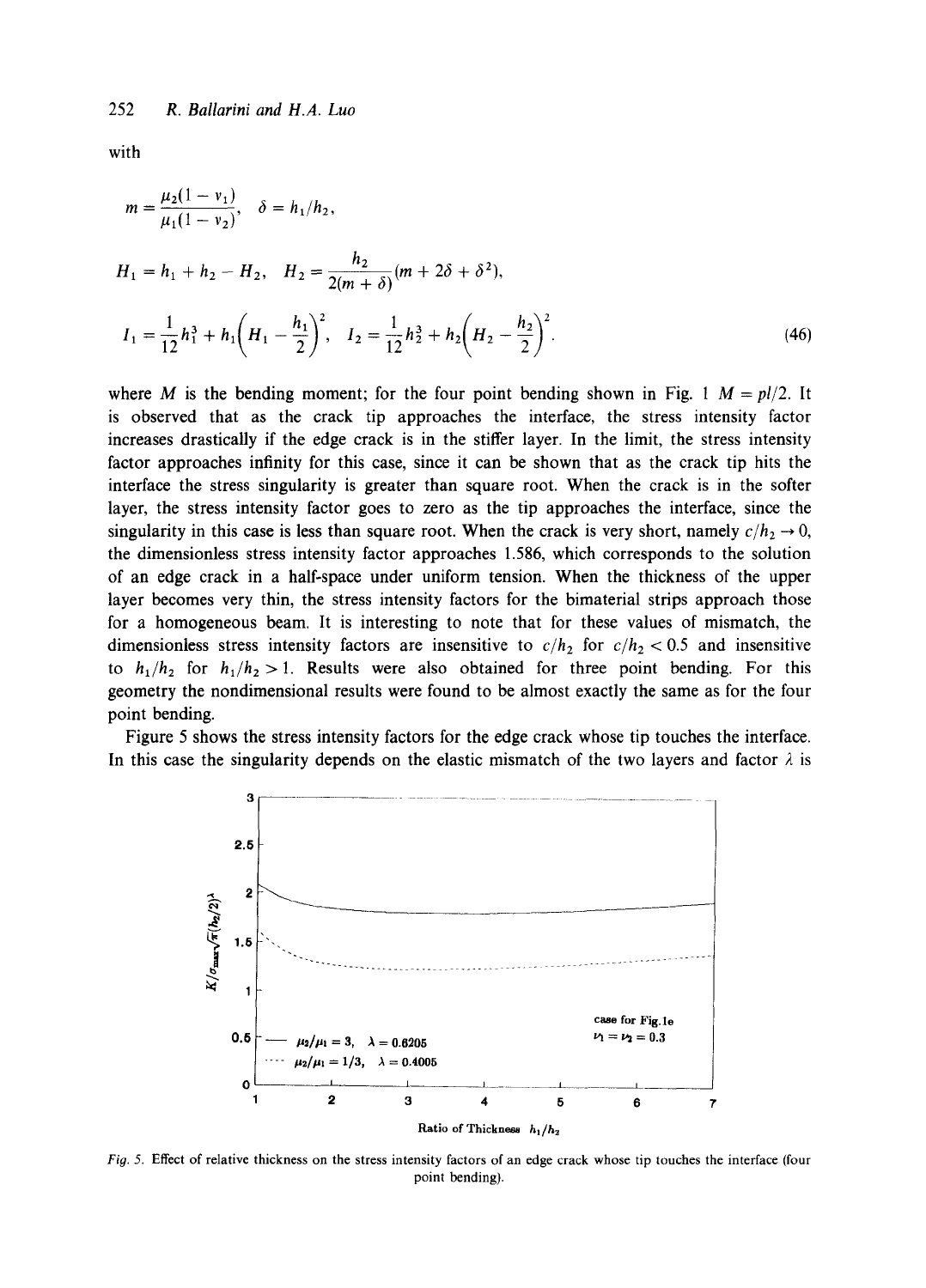calculated from (31). For the combination considered here  $v_1 = v_2 = 0.3$ ,  $\mu_2/\mu_1 = 3$  and  $\mu_2/\mu_1 = \frac{1}{3}$ , and singularities  $\lambda = 0.6205$  and  $\lambda = 0.4005$ , respectively. Notice that, since the stress **singularities are different, it is meaningless to directly compare the values of the dimensionless stress intensity factors given in Figs. 4 and 5. It should be noted that these results do not compare at all with those in [5, 6].** 

**Suppose that a bimaterial beam is subjected to a concentrated force p along its neutral axis**  as shown in Fig. 1f where  $H_1$  and  $H_2$  are given by (46). The longitudial stress across the lower **layer is** 

$$
\sigma^{(2)} = \frac{p}{h_2(1+\delta\Sigma)},\tag{47}
$$

where  $\Sigma = \mu_1(1 - v_2)/[\mu_2(1 - v_1)]$ . If the beam is subjected to the remote bending, based on the **composite beam theory, the stress on the lower layer is** 

$$
\sigma_x = \sigma_{\text{max}} \frac{H_2 - h_2 - y}{H_2},\tag{48}
$$

|  |  | Table 1. Stress intensity factors for edge crack under tension along neutral axis $(c/h2 = 0.5)$ |  |  |  |  |  |  |  |  |  |  |  |
|--|--|--------------------------------------------------------------------------------------------------|--|--|--|--|--|--|--|--|--|--|--|
|--|--|--------------------------------------------------------------------------------------------------|--|--|--|--|--|--|--|--|--|--|--|

|           |          |        |        |        | $K/\sigma^{(2)}\sqrt{\pi c/2}$ |       |       |       |       |       |  |  |  |
|-----------|----------|--------|--------|--------|--------------------------------|-------|-------|-------|-------|-------|--|--|--|
|           | $\alpha$ |        |        |        |                                |       |       |       |       |       |  |  |  |
| $h_1/h_2$ | $\beta$  | $-0.8$ | $-0.6$ | $-0.4$ | $-0.2$                         | 0.0   | 0.2   | 0.4   | 0.6   | 0.8   |  |  |  |
|           | $-0.4$   | 3.891  | 3.786  |        |                                |       |       |       |       |       |  |  |  |
|           | $-0.3$   | 3.892  | 3.788  | 3.681  | 3.571                          |       |       |       |       |       |  |  |  |
|           | $-0.2$   | 3.893  | 3.791  | 3.685  | 3.576                          | 3.463 | 3.345 |       |       |       |  |  |  |
|           | $-0.1$   | 3.894  | 3.793  | 3.688  | 3.581                          | 3.469 | 3.353 | 3.231 | 3.102 |       |  |  |  |
| 0.1       | 0.0      | 3.895  | 3.795  | 3.692  | 3.585                          | 3.474 | 3.360 | 3.240 | 3.112 | 2.967 |  |  |  |
|           | 0.1      |        |        | 3.695  | 3.589                          | 3.480 | 3.366 | 3.248 | 3.122 | 2.979 |  |  |  |
|           | 0.2      |        |        |        |                                | 3.485 | 3.373 | 3.255 | 3.131 | 2.991 |  |  |  |
|           | 0.3      |        |        |        |                                |       |       | 3.262 | 3.139 | 3.001 |  |  |  |
|           | 0.4      |        |        |        |                                |       |       |       |       | 3.011 |  |  |  |
|           | $-0.4$   | 2.782  | 2.435  |        |                                |       |       |       |       |       |  |  |  |
|           | $-0.3$   | 2.828  | 2.481  | 2.284  | 2.146                          |       |       |       |       |       |  |  |  |
|           | $-0.2$   | 2.866  | 2.520  | 2.322  | 2.181                          | 2.066 | 1.964 |       |       |       |  |  |  |
|           | $-0.1$   | 2.900  | 2.554  | 2.354  | 2.211                          | 2.094 | 1.989 | 1.886 | 1.773 |       |  |  |  |
| 1         | 0.0      | 2.929  | 2.584  | 2.383  | 2.237                          | 2.117 | 2.010 | 1.903 | 1.786 | 1.635 |  |  |  |
|           | 0.1      |        |        | 2.408  | 2.260                          | 2.138 | 2.027 | 1.917 | 1.794 | 1.637 |  |  |  |
|           | 0.2      |        |        |        |                                | 2.155 | 2.041 | 1.927 | 1.800 | 1.636 |  |  |  |
|           | 0.3      |        |        |        |                                |       |       | 1.933 | 1.801 | 1.629 |  |  |  |
|           | 0.4      |        |        |        |                                |       |       |       |       | 1.618 |  |  |  |
|           | $-0.4$   | 2.117  | 1.894  |        |                                |       |       |       |       |       |  |  |  |
|           | $-0.3$   | 2.137  | 1.910  | 1.774  | 1.678                          |       |       |       |       |       |  |  |  |
|           | $-0.2$   | 2.149  | 1.920  | 1.783  | 1.685                          | 1.610 | 1.549 |       |       |       |  |  |  |
|           | $-0.1$   | 2.157  | 1.924  | 1.786  | 1.687                          | 1.611 | 1.549 | 1.498 | 1.453 |       |  |  |  |
| 10        | 0.0      | 2.158  | 1.924  | 1.784  | 1.684                          | 1.608 | 1.545 | 1.493 | 1.449 | 1.410 |  |  |  |
|           | 0.1      |        |        | 1.778  | 1.677                          | 1.600 | 1.537 | 1.485 | 1.440 | 1.401 |  |  |  |
|           | 0.2      |        |        |        |                                | 1.588 | 1.525 | 1.472 | 1.427 | 1.388 |  |  |  |
|           | 0.3      |        |        |        |                                |       |       | 1.454 | 1.409 | 1.370 |  |  |  |
|           | 0.4      |        |        |        |                                |       |       |       |       | 1.346 |  |  |  |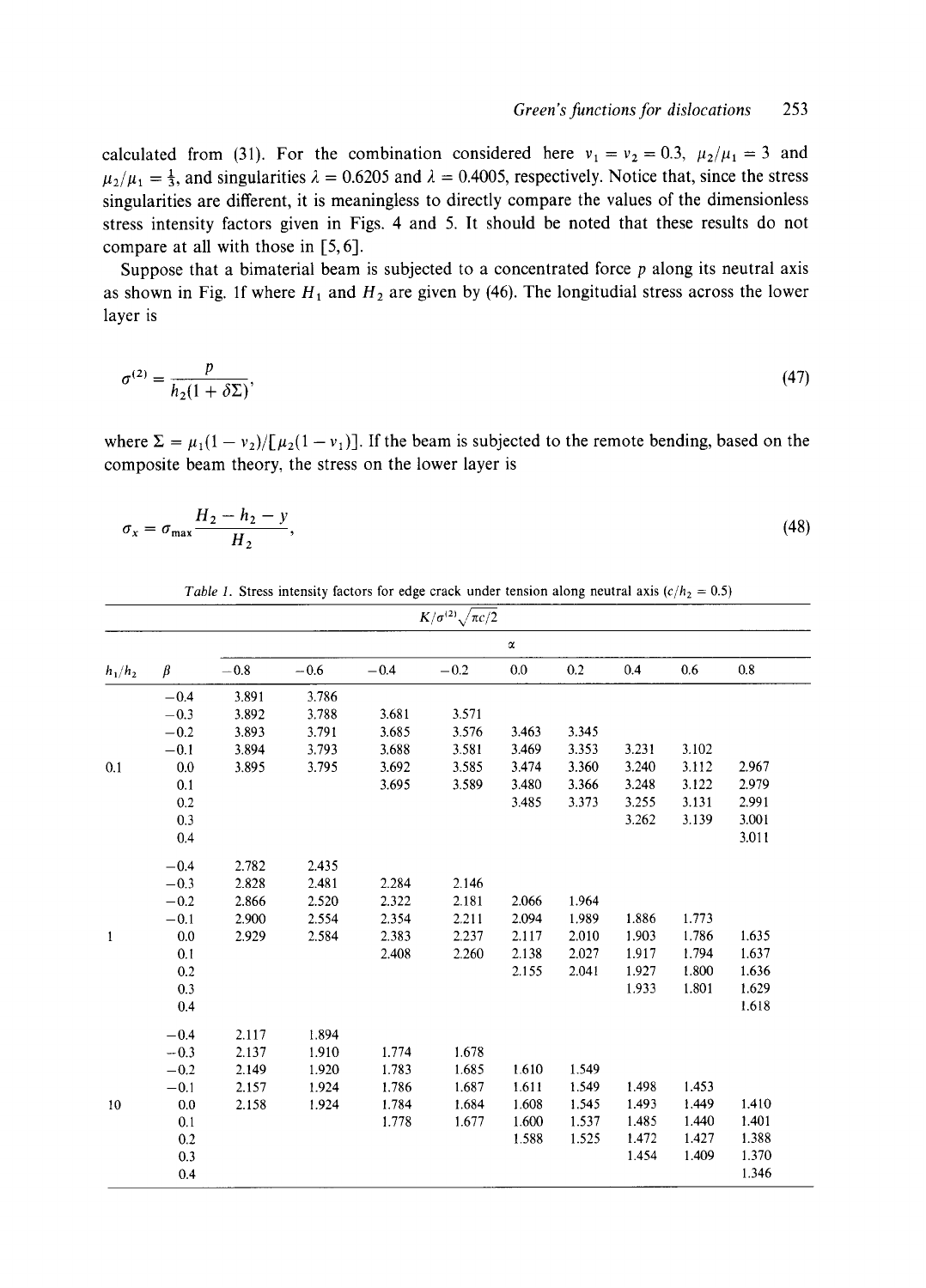where  $\sigma_{\text{max}}$  and  $H_2$  are given in (45) and (46). Notice that two Dundurs parameters  $\alpha$  and  $\beta$  can **cover the elastic moduli dependence of a two-dimensional bimaterial system [19]. In Table 1**  and Table 2 the stress intensity factors are given in terms of  $\alpha$  and  $\beta$  for an edge crack with  $c/h_2 = 0.5$  under the above two loading systems. Table 3 shows the singularity  $\lambda$  of the edge

|           |         |              |        |        | $K/\sigma_{\text{max}}/\pi c/2$ |       |       |       |       |       |  |  |  |
|-----------|---------|--------------|--------|--------|---------------------------------|-------|-------|-------|-------|-------|--|--|--|
|           |         | $\pmb{\chi}$ |        |        |                                 |       |       |       |       |       |  |  |  |
| $h_1/h_2$ | $\beta$ | $-0.8$       | $-0.6$ | $-0.4$ | $-0.2$                          | 0.0   | 0.2   | 0.4   | 0.6   | 0.8   |  |  |  |
|           | $-0.4$  | 2.074        | 2.032  |        |                                 |       |       |       |       |       |  |  |  |
|           | $-0.3$  | 2.074        | 2.034  | 1.996  | 1.960                           |       |       |       |       |       |  |  |  |
|           | $-0.2$  | 2.075        | 2.036  | 1.998  | 1.964                           | 1.934 | 1.913 |       |       |       |  |  |  |
|           | $-0.1$  | 2.076        | 2.037  | 2.000  | 1.967                           | 1.938 | 1.918 | 1.910 | 1.924 |       |  |  |  |
| 0.1       | 0.0     | 2.077        | 2.038  | 2.002  | 1.969                           | 1.942 | 1.922 | 1.916 | 1.931 | 1.982 |  |  |  |
|           | 0.1     |              |        | 2.004  | 1.972                           | 1.945 | 1.927 | 1.921 | 1.938 | 1.991 |  |  |  |
|           | 0.2     |              |        |        |                                 | 1.949 | 1.931 | 1.926 | 1.944 | 1.999 |  |  |  |
|           | 0.3     |              |        |        |                                 |       |       | 1.931 | 1.950 | 2.008 |  |  |  |
|           | 0.4     |              |        |        |                                 |       |       |       |       | 2.015 |  |  |  |
|           | $-0.4$  | 1.594        | 1.509  |        |                                 |       |       |       |       |       |  |  |  |
|           | $-0.3$  | 1.625        | 1.543  | 1.510  | 1.487                           |       |       |       |       |       |  |  |  |
|           | $-0.2$  | 1.652        | 1.572  | 1.539  | 1.514                           | 1.488 | 1.457 |       |       |       |  |  |  |
|           | $-0.1$  | 1.675        | 1.597  | 1.564  | 1.538                           | 1.511 | 1.477 | 1.434 | 1.373 |       |  |  |  |
| 1         | 0.0     | 1.695        | 1.619  | 1.585  | 1.559                           | 1.530 | 1.495 | 1.448 | 1.383 | 1.283 |  |  |  |
|           | 0.1     |              |        | 1.605  | 1.577                           | 1.547 | 1.509 | 1.460 | 1.391 | 1.285 |  |  |  |
|           | 0.2     |              |        |        |                                 | 1.561 | 1.521 | 1.468 | 1.396 | 1.284 |  |  |  |
|           | 0.3     |              |        |        |                                 |       |       | 1.474 | 1.397 | 1.278 |  |  |  |
|           | 0.4     |              |        |        |                                 |       |       |       |       | 1.269 |  |  |  |
|           | $-0.4$  | 1.945        | 1.771  |        |                                 |       |       |       |       |       |  |  |  |
|           | $-0.3$  | 1.963        | 1.786  | 1.669  | 1.583                           |       |       |       |       |       |  |  |  |
|           | $-0.2$  | 1.975        | 1.796  | 1.677  | 1.590                           | 1.521 | 1.464 |       |       |       |  |  |  |
|           | $-0.1$  | 1.982        | 1.800  | 1.680  | 1.592                           | 1.522 | 1.465 | 1.417 | 1.375 |       |  |  |  |
| 10        | $0.0\,$ | 1.984        | 1.800  | 1.679  | 1.589                           | 1.519 | 1.461 | 1.413 | 1.371 | 1.334 |  |  |  |
|           | 0.1     |              |        | 1.673  | 1.582                           | 1.512 | 1.454 | 1.405 | 1.363 | 1.326 |  |  |  |
|           | 0.2     |              |        |        |                                 | 1.500 | 1.441 | 1.392 | 1.350 | 1.313 |  |  |  |
|           | 0.3     |              |        |        |                                 |       |       | 1.375 | 1.333 | 1.296 |  |  |  |
|           | 0.4     |              |        |        |                                 |       |       |       |       | 1.273 |  |  |  |

*Table 2.* Stress intensity factors for edge crack under pure bending  $(c/h_2 = 0.5)$ 

| Table 3. Singularity for edge crack whose tip touches the interface |  |  |  |  |  |  |  |  |
|---------------------------------------------------------------------|--|--|--|--|--|--|--|--|
|---------------------------------------------------------------------|--|--|--|--|--|--|--|--|

|         |        |        |        | ĵ,     |        |        |        |        |        |  |  |  |  |
|---------|--------|--------|--------|--------|--------|--------|--------|--------|--------|--|--|--|--|
|         | $\chi$ |        |        |        |        |        |        |        |        |  |  |  |  |
| $\beta$ | $-0.8$ | $-0.6$ | $-0.4$ | $-0.2$ | 0.0    | 0.2    | 0.4    | 0.6    | 0.8    |  |  |  |  |
| $-0.4$  | 0.7321 | 0.6449 |        |        |        |        |        |        |        |  |  |  |  |
| $-0.3$  | 0.7394 | 0.6507 | 0.5949 | 0.5567 |        |        |        |        |        |  |  |  |  |
| $-0.2$  | 0.7438 | 0.6533 | 0.5946 | 0.5533 | 0.5230 | 0.5000 |        |        |        |  |  |  |  |
| $-0.1$  | 0.7456 | 0.6529 | 0.5912 | 0.5467 | 0.5135 | 0.4881 | 0.4682 | 0.4523 |        |  |  |  |  |
| 0.0     | 0.7450 | 0.6495 | 0.5843 | 0.5364 | 0.5000 | 0.4718 | 0.4496 | 0.4318 | 0.4173 |  |  |  |  |
| 0.1     |        |        | 0.5734 | 0.5213 | 0.4812 | 0.4498 | 0.4249 | 0.4049 | 0.3887 |  |  |  |  |
| 0.2     |        |        |        |        | 0.4551 | 0.4196 | 0.3913 | 0.3687 | 0.3504 |  |  |  |  |
| 0.3     |        |        |        |        |        |        | 0.3435 | 0.3173 | 0.2963 |  |  |  |  |
| 0.4     |        |        |        |        |        |        |        |        | 0.2114 |  |  |  |  |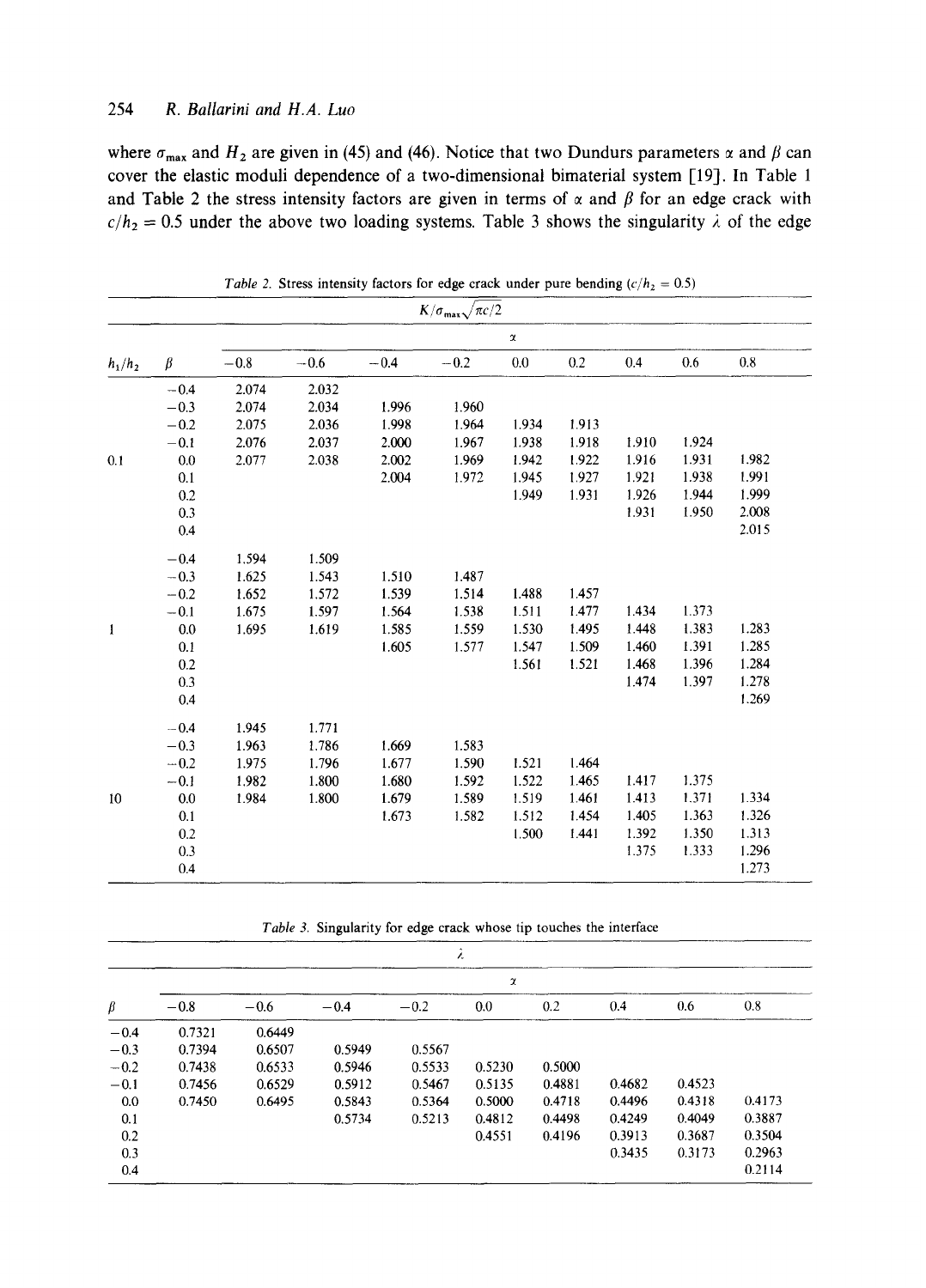|              |          |        |        |        | $K/\sigma^{(2)}\sqrt{\pi}(h_2/2)^{\lambda}$ |       |       |       |       |       |  |  |  |
|--------------|----------|--------|--------|--------|---------------------------------------------|-------|-------|-------|-------|-------|--|--|--|
|              | $\alpha$ |        |        |        |                                             |       |       |       |       |       |  |  |  |
| $h_1/h_2$    | β        | $-0.8$ | $-0.6$ | $-0.4$ | $-0.2$                                      | 0.0   | 0.2   | 0.4   | 0.6   | 0.8   |  |  |  |
|              | $-0.4$   | 42.29  | 64.73  |        |                                             |       |       |       |       |       |  |  |  |
|              | $-0.3$   | 36.34  | 57.24  | 65.37  | 66.57                                       |       |       |       |       |       |  |  |  |
|              | $-0.2$   | 31.86  | 51.88  | 59.99  | 61.77                                       | 59.26 | 53.75 |       |       |       |  |  |  |
|              | $-0.1$   | 28.41  | 48.00  | 56.27  | 58.63                                       | 56.83 | 52.00 | 44.82 | 35.58 |       |  |  |  |
| 0.1          | 0.0      | 25.70  | 45.26  | 53.86  | 56.87                                       | 55.76 | 51.48 | 44.67 | 35.59 | 23.71 |  |  |  |
|              | 0.1      |        |        | 52.70  | 56.49                                       | 56.14 | 52.38 | 45.77 | 36.57 | 24.27 |  |  |  |
|              | 0.2      |        |        |        |                                             | 58.45 | 55.26 | 48.70 | 39.02 | 25.72 |  |  |  |
|              | 0.3      |        |        |        |                                             |       |       | 55.06 | 44.28 | 28.90 |  |  |  |
|              | 0.4      |        |        |        |                                             |       |       |       |       | 36.76 |  |  |  |
|              | $-0.4$   | 6.209  | 6.483  |        |                                             |       |       |       |       |       |  |  |  |
|              | $-0.3$   | 5.631  | 5.901  | 5.625  | 5.120                                       |       |       |       |       |       |  |  |  |
|              | $-0.2$   | 5.182  | 5.442  | 5.238  | 4.819                                       | 4.300 | 3.741 |       |       |       |  |  |  |
|              | $-0.1$   | 4.820  | 5.074  | 4.927  | 4.579                                       | 4.123 | 3.613 | 3.078 | 2.524 |       |  |  |  |
| $\mathbf{1}$ | $0.0\,$  | 4.523  | 4.775  | 4.679  | 4.393                                       | 3.993 | 3.526 | 3.020 | 2.487 | 1.918 |  |  |  |
|              | 0.1      |        |        | 4.488  | 4.262                                       | 3.914 | 3.485 | 3.004 | 2.484 | 1.921 |  |  |  |
|              | 0.2      |        |        |        |                                             | 3.904 | 3.512 | 3.049 | 2.532 | 1.963 |  |  |  |
|              | 0.3      |        |        |        |                                             |       |       | 3.210 | 2.681 | 2.082 |  |  |  |
|              | 0.4      |        |        |        |                                             |       |       |       |       | 2.417 |  |  |  |
|              | $-0.4$   | 2.465  | 2.351  |        |                                             |       |       |       |       |       |  |  |  |
|              | $-0.3$   | 2.286  | 2.189  | 2.064  | 1.931                                       |       |       |       |       |       |  |  |  |
|              | $-0.2$   | 2.149  | 2.063  | 1.962  | 1.851                                       | 1.738 | 1.629 |       |       |       |  |  |  |
|              | $\!-0.1$ | 2.042  | 1.965  | 1.883  | 1.791                                       | 1.693 | 1.595 | 1.500 | 1.413 |       |  |  |  |
| 10           | 0.0      | 1.958  | 1.890  | 1.825  | 1.750                                       | 1.666 | 1.577 | 1.489 | 1.405 | 1.326 |  |  |  |
|              | 0.1      |        |        | 1.790  | 1.732                                       | 1.662 | 1.582 | 1.499 | 1.416 | 1.336 |  |  |  |
|              | 0.2      |        |        |        |                                             | 1.689 | 1.621 | 1.542 | 1.458 | 1.375 |  |  |  |
|              | 0.3      |        |        |        |                                             |       |       | 1.649 | 1.563 | 1.471 |  |  |  |
|              | 0.4      |        |        |        |                                             |       |       |       |       | 1.726 |  |  |  |

*Table 4.* **Stress intensity factors for edge crack whose tip touches the interface (tension along neutral axis)** 

**crack whose tip touches the interface. The corresponding stress intensity factors are given for this class of edge cracks.** 

**Figures 6 snd 7 show the stress intensity factors of the edge cracks for the thermal loading case. The sign of the stress intensity factor changes when the crack length is**  approximately equal to  $0.6h<sub>2</sub>$  as a result of bending. If additional loads are superimposed, these results suggest that crack growth can either be accelerated when  $(\alpha_2 - \alpha_1)\Delta T < 0$  or slowed down when  $(\alpha_2 - \alpha_1)\Delta T > 0$  by the introduction of a temperature change.

**The last example considers the T-crack, which is referred to as the Santa Barbara speci**men, shown in Fig. 1a where  $d = 5h_2$ ,  $e = 8\frac{1}{3}h_2$  and  $l = 3\frac{1}{3}h_2$ . Results were calculated for crack lengths which are shorter than those presented in  $[3,4]$ . Figures 8-14 show the dimensionless stress intensity factors  $Kh^{ie}h^{3/2}/pl$ , energy release rates G and the phase angles, defined as the argument of  $Kh^{i\epsilon}$ , for strips with  $v_1 = v_2 = 0.3$  and  $\mu_1/\mu_2 = 1$ ,  $\mu_1/\mu_2 = 2.5$ ,  $\mu_1/\mu_2 = 5$ ,  $\mu_1/\mu_2 = 10$ , respectively. The results obtained in [3,4] for  $a/h_2 > 0.5$  are superposed on the figures. The agreement is observed to be quite good. It is **observed that steady state begins at crack lengths equal to**  $h_2$ **. Results for**  $a/h_2$  **less than 0.1 were not calculated because we believe that accurate solutions cannot be obtained for these cases using the present formulation, since the integral equations are coupled. To obtain**  accurate results for small value of  $a/h_2$  one would need to formulate the problem in terms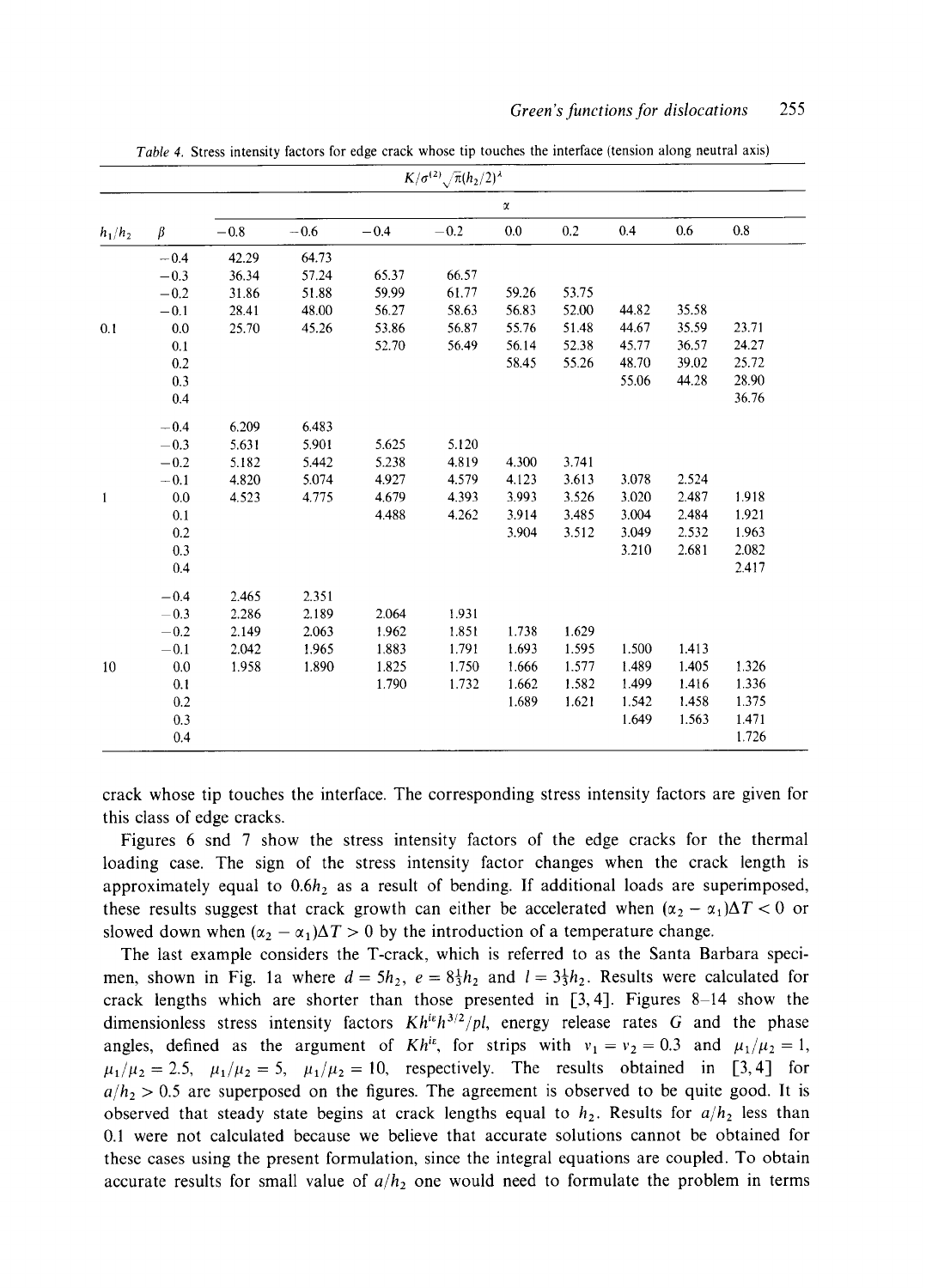|           |         |        |        |        | $K/\sigma_{\max} \sqrt{\pi} (h_2/2)^{\lambda}$ |           |       |       |       |         |
|-----------|---------|--------|--------|--------|------------------------------------------------|-----------|-------|-------|-------|---------|
|           |         |        |        |        |                                                | $\propto$ |       |       |       |         |
| $h_1/h_2$ | $\beta$ | $-0.8$ | $-0.6$ | $-0.4$ | $-0.2$                                         | 0.0       | 0.2   | 0.4   | 0.6   | $0.8\,$ |
|           | $-0.4$  | 12.59  | 20.29  |        |                                                |           |       |       |       |         |
|           | $-0.3$  | 10.71  | 17.87  | 21.27  | 22.67                                          |           |       |       |       |         |
|           | $-0.2$  | 9.280  | 16.13  | 19.47  | 20.99                                          | 21.25     | 20.56 |       |       |         |
|           | $-0.1$  | 8.165  | 14.86  | 18.20  | 19.87                                          | 20.33     | 19.85 | 18.56 | 16.35 |         |
| 0.1       | 0.0     | 7.279  | 13.94  | 17.36  | 19.22                                          | 19.90     | 19.61 | 18.46 | 16.33 | 12.51   |
|           | 0.1     |        |        | 16.93  | 19.03                                          | 19.98     | 19.90 | 18.87 | 16.74 | 12.77   |
|           | 0.2     |        |        |        |                                                | 20.73     | 20.94 | 20.02 | 17.81 | 13.50   |
|           | 0.3     |        |        |        |                                                |           |       | 22.56 | 20.14 | 15.10   |
|           | 0.4     |        |        |        |                                                |           |       |       |       | 19.11   |
|           | $-0.4$  | 1.739  | 2.478  |        |                                                |           |       |       |       |         |
|           | $-0.3$  | 1.538  | 2.215  | 2.536  | 2.605                                          |           |       |       |       |         |
|           | $-0.2$  | 1.379  | 2.004  | 2.324  | 2.417                                          | 2.353     | 2.182 |       |       |         |
|           | $-0.1$  | 1.247  | 1.830  | 2.147  | 2.260                                          | 2.223     | 2.077 | 1.855 | 1.572 |         |
| 1         | 0.0     | 1.134  | 1.683  | 1.999  | 2.130                                          | 2.116     | 1.994 | 1.790 | 1.552 | 1.188   |
|           | 0.1     |        |        | 1.874  | 2.024                                          | 2.033     | 1.932 | 1.745 | 1.487 | 1.160   |
|           | 0.2     |        |        |        |                                                | 1.979     | 1.900 | 1.727 | 1.475 | 1.148   |
|           | 0.3     |        |        |        |                                                |           |       | 1.758 | 1.505 | 1.166   |
|           | 0.4     |        |        |        |                                                |           |       |       |       | 1.266   |
|           | $-0.4$  | 2.095  | 2.077  |        |                                                |           |       |       |       |         |
|           | $-0.3$  | 1.937  | 1.927  | 1.841  | 1.734                                          |           |       |       |       |         |
|           | $-0.2$  | 1.815  | 1.810  | 1.744  | 1.656                                          | 1.561     | 1.468 |       |       |         |
|           | $-0.1$  | 1.719  | 1.718  | 1.668  | 1.596                                          | 1.515     | 1.431 | 1.350 | 1.274 |         |
| 10        | 0.0     | 1.643  | 1.647  | 1.611  | 1.554                                          | 1.485     | 1.409 | 1.334 | 1.260 | 1.191   |
|           | 0.1     |        |        | 1.573  | 1.531                                          | 1.474     | 1.406 | 1.335 | 1.263 | 1.194   |
|           | 0.2     |        |        |        |                                                | 1.489     | 1.432 | 1.364 | 1.292 | 1.220   |
|           | 0.3     |        |        |        |                                                |           |       | 1.447 | 1.372 | 1.293   |
|           | 0.4     |        |        |        |                                                |           |       |       |       | 1.497   |

*Table 5.* Stress intensity factors for edge crack whose tip touches the interface (pure bending)



*Fig. 6.* Stress intensity factors for an edge crack under thermal stresses.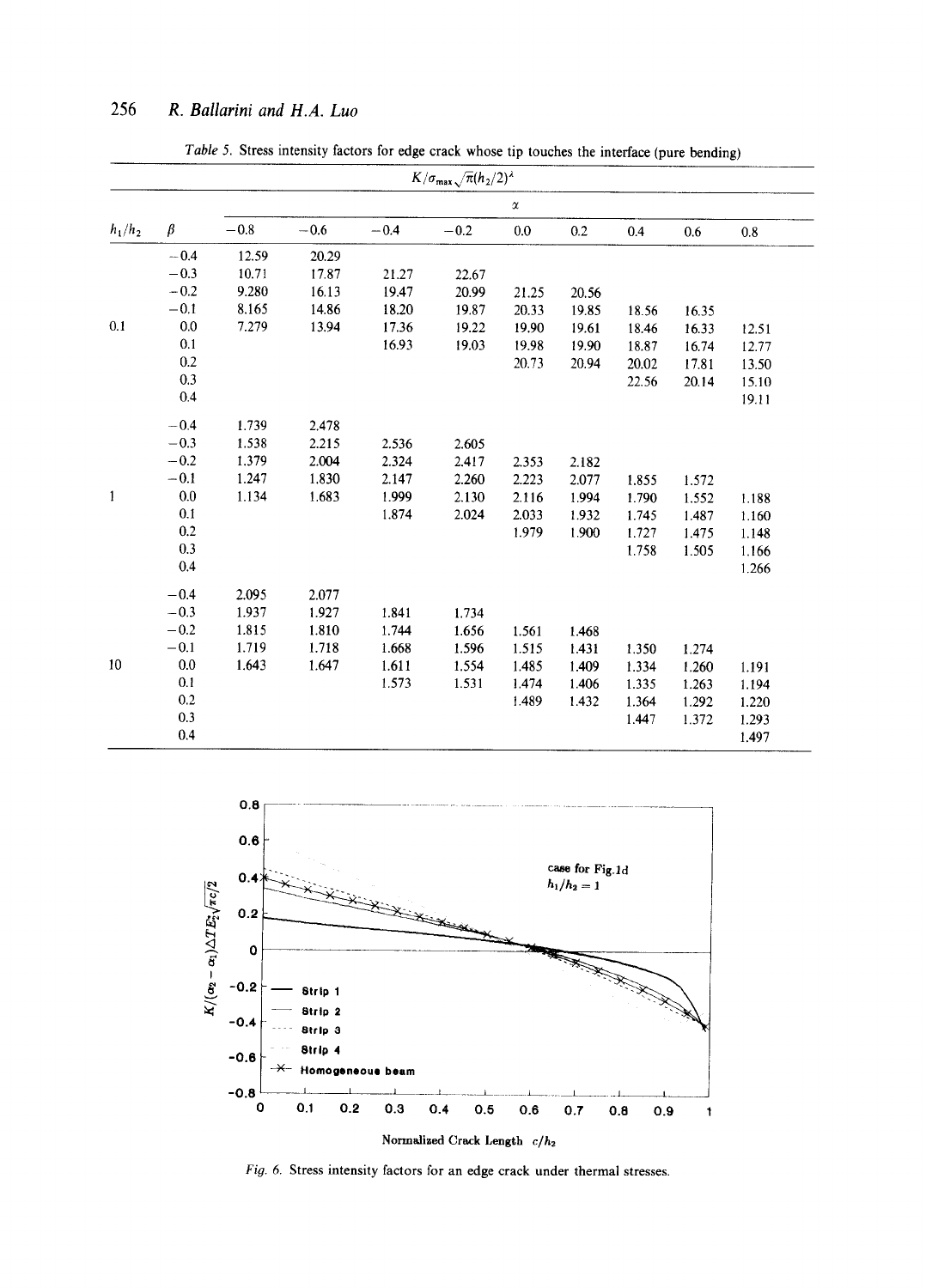

*Fig. 7.* Effect of relative thickness of the strips on the stress intensity factors of an edge crack under four point bending.



*Fig. 8.* Stress intensity factors for a T-crack under four point bending ( $\mu_1/\mu_2 = 1$ ).

of a single integral equation whose kernel includes an analytic solution for the interaction of the two cracks.

It should be mentioned that for crack lengths greater than  $1.5h<sub>2</sub>$  convergent results were not obtained as a result of using a distribution of dislocations density which is continuous at  $x = 0$ ,  $y = 0$ . Because the vertical crack intersects the interface crack, the slope of the horizontal crack is discontinuous at  $(0, 0)$ . The numerical scheme implicitly assumes that the slope there is zero. We believe it is this error which leads to poor results for long crack lengths, for which the slope at  $(0,0)$  is definitely not zero. This problem is being ad-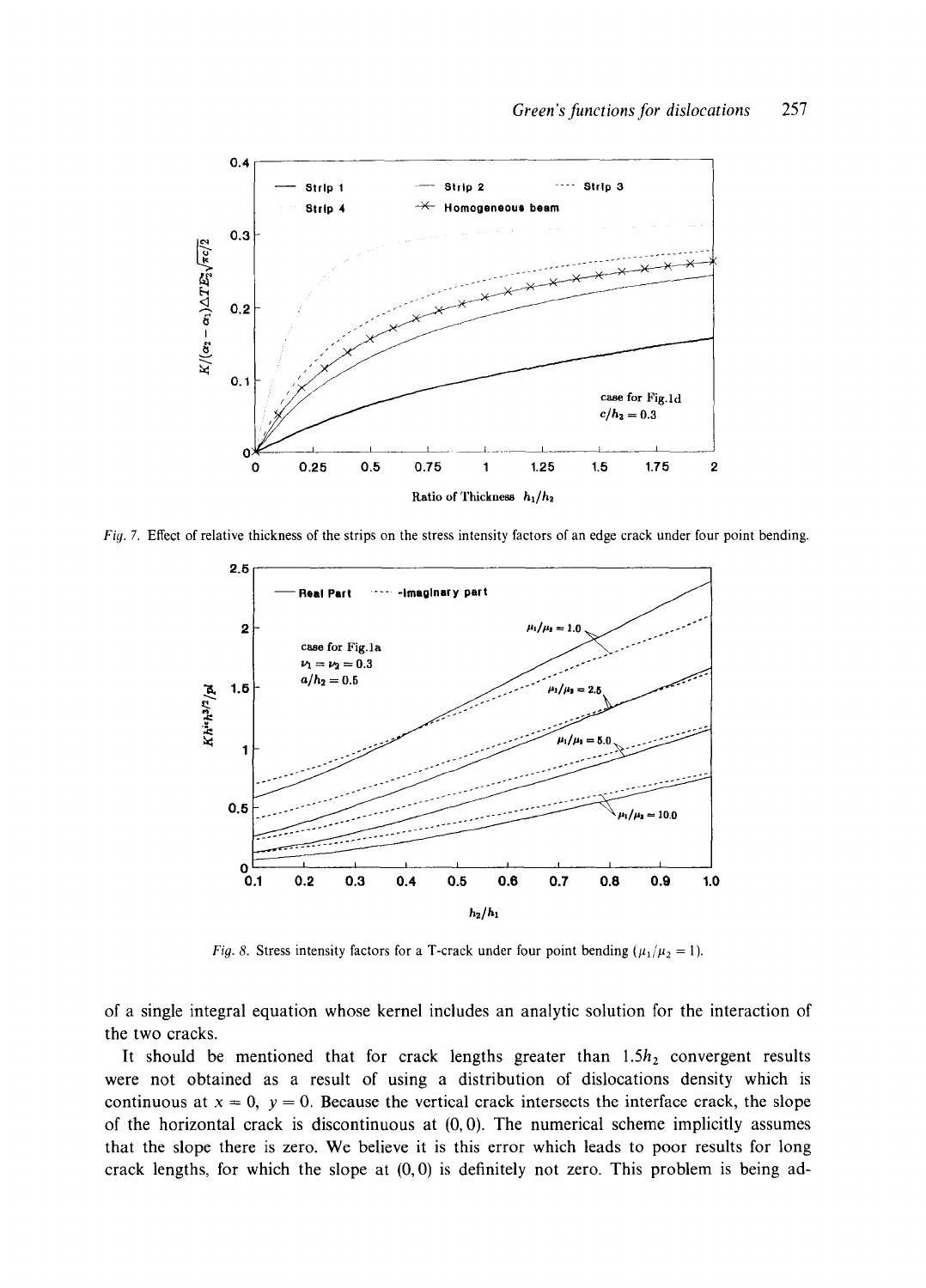

*Fig. 9.* Stress intensity factors for a T-crack under four point bending ( $\mu_1/\mu_2 = 2.5$ ).



*Fig. 10.* Stress intensity factors for a T-crack under four point bending  $(\mu_1/\mu_2 = 5)$ .

dressed by the authors at the present time by introducing a discontinuous distribution of dislocations.

## **5. Conclusions**

An analytical formulation has been presented which can be used to solve a class of plane elastostatic problems involving cracked bimaterial beams. Results were calculated only for a few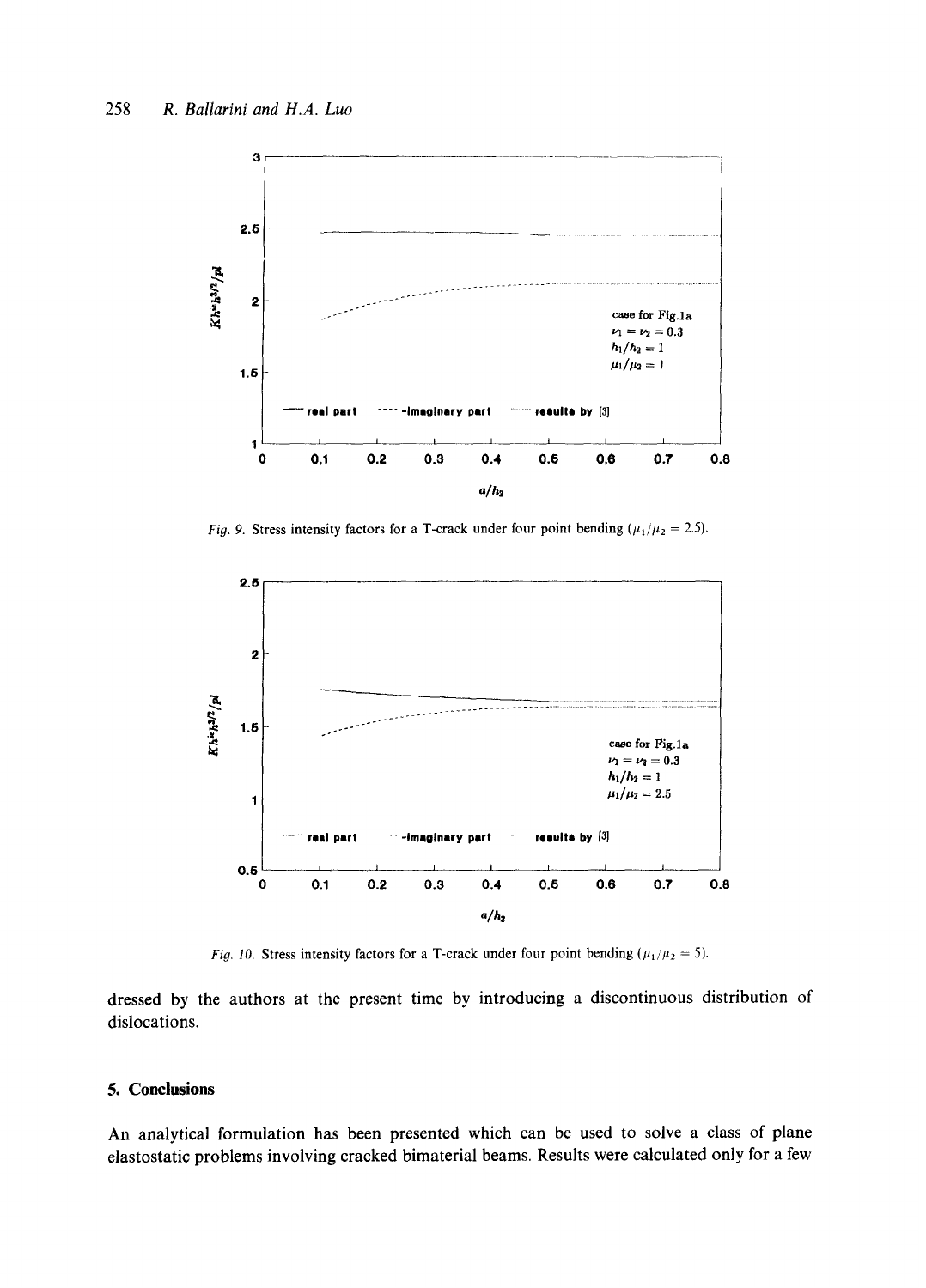

*Fig. 11.* Stress intensity factors for a T-crack under four point bending ( $\mu_1/\mu_2 = 10$ ).



*Fig. 12.* Effect of relative thickness of the strips on the stress intensity factors of a T-crack under four point bending.

geometric configurations and symmetric loadings. However, since the analysis relies on fundamental solutions for dislocations on bonded strips, other configurations such as inclined or curved cracks and/or non-symmetric loadings can be treated with minor modifications. For the T-crack, when the interface crack is relatively short, the results obtained using the singular integral equation approach compare very well with those obtained in [3, 4] using the finite element method. However, for such configurations, which involve discontinuous dislocation densities at the intersection of the two cracks, poor results were obtained for relatively long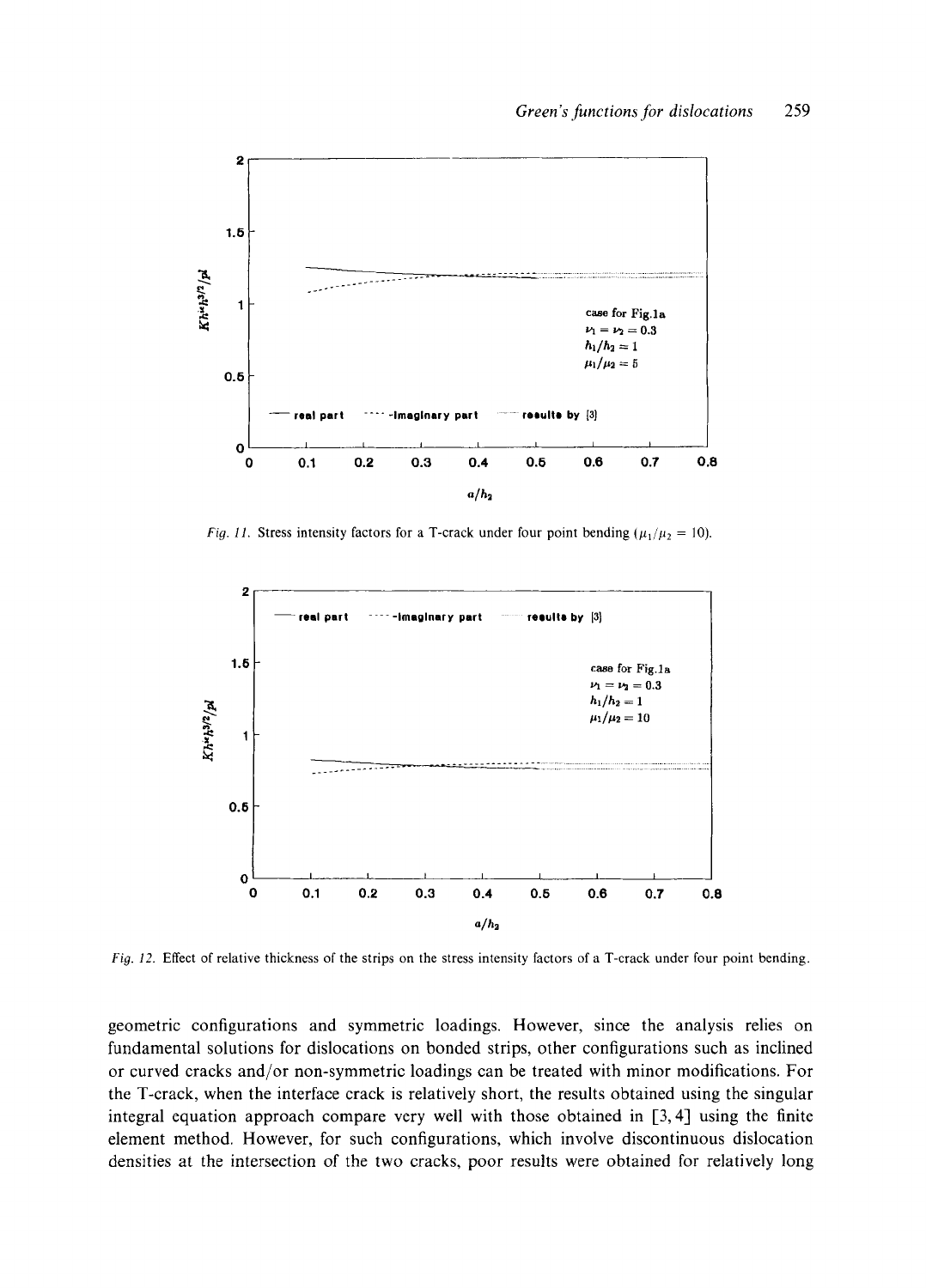

*Fig. 13.* Energy release rates of a T-crack under four point bending.



*Fig. 14.* Phase angles of a T-crack under four point bending.

interface cracks. This problem can be treated by modifying the numerical scheme to handle discontinuous dislocation densities.

# **Appendix**

For dislocation  $b_x$  lying at interface  $(0, 0)$ 

$$
f_1(\xi) = \frac{Cb_x}{4\mu_1} [\beta + (1+\beta)h_1\xi] e^{-h_1\xi},
$$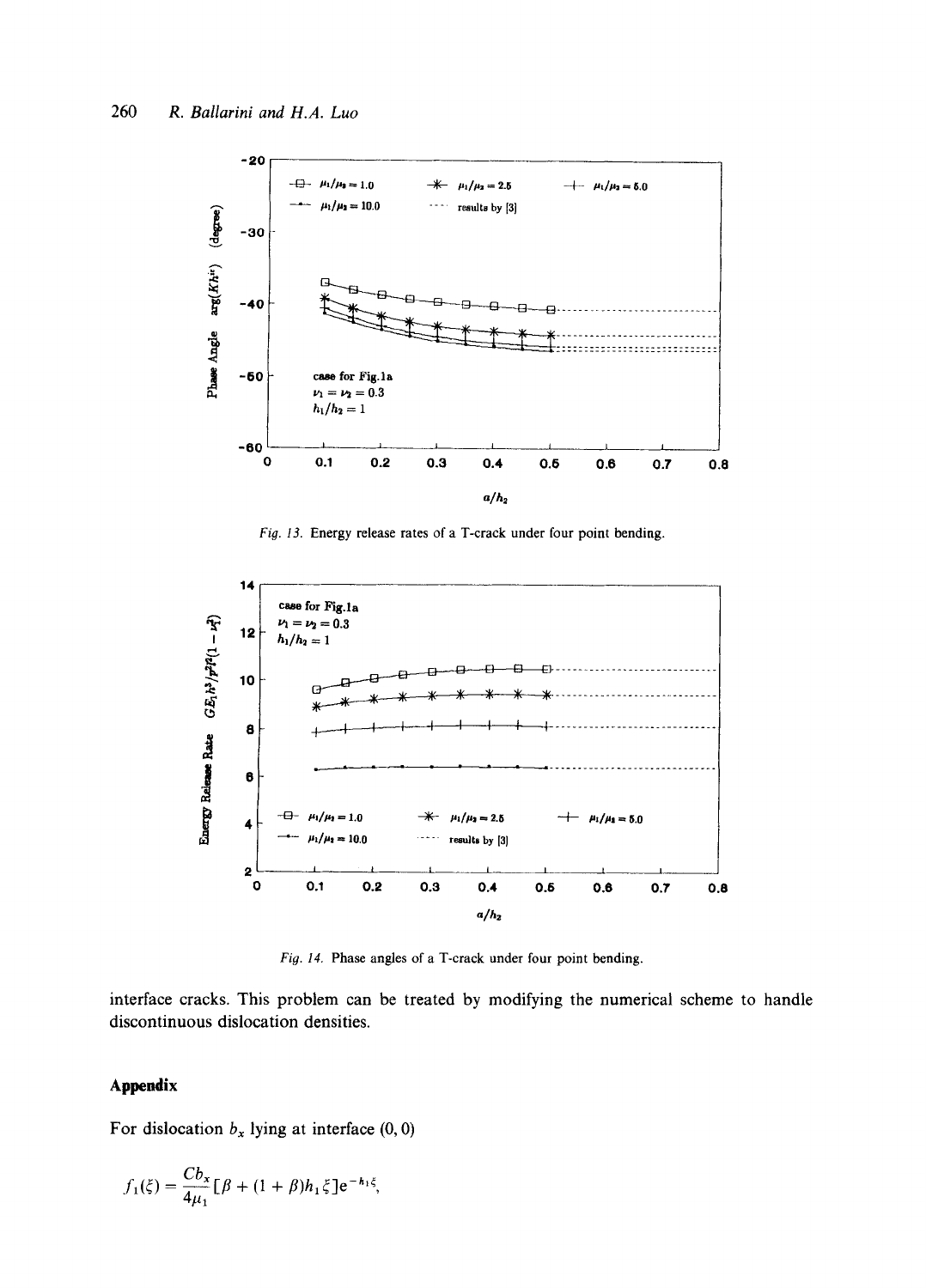$$
f_2(\xi) = -\frac{Cb_x}{4\mu_1} [1 - (1 + \beta)h_1 \xi] e^{-h_1 \xi},
$$
  
\n
$$
f_3(\xi) = -\frac{Cb_x}{4\mu_2} [\beta - (1 - \beta)h_2 \xi] e^{-h_2 \xi},
$$
  
\n
$$
f_4(\xi) = -\frac{Cb_x}{4\mu_2} [1 - (1 - \beta)h_2 \xi] e^{-h_2 \xi}.
$$
\n(A.1)

For dislocation  $b_y$  lying at interface  $(0, 0)$ 

$$
f_1(\xi) = \frac{Cb_y}{4\mu_1} [1 + (1 + \beta)h_1\xi] e^{-h_1\xi},
$$
  
\n
$$
f_2(\xi) = -\frac{Cb_y}{4\mu_1} [\beta - (1 + \beta)h_1\xi] e^{-h_1\xi},
$$
  
\n
$$
f_3(\xi) = \frac{Cb_y}{4\mu_2} [1 + (1 - \beta)h_2\xi] e^{-h_2\xi},
$$
  
\n
$$
f_4(\xi) = -\frac{Cb_y}{4\mu_2} [\beta + (1 - \beta)h_2\xi] e^{-h_2\xi}.
$$
\n(A.2)

For dislocation  $b_x$  lying at  $(0, \zeta)$  with  $\zeta < 0$ 

$$
f_1(\xi) = \frac{Cb_x}{4\mu_1} [\beta + (h_1 - \zeta)\xi + (h_1 + \zeta)\beta\xi] e^{-(h_1 - \zeta)\xi}
$$
  
\n
$$
f_2(\xi) = -\frac{Cb_x}{4\mu_1} [1 - (1 + \beta)(h_1 - \zeta)\xi - 2\beta\xi\xi] e^{-(h_1 - \zeta)\xi}
$$
  
\n
$$
f_3(\xi) = -\frac{Cb_x}{4\mu_2(1 + \alpha)} [1 - \beta^2)(h_2 + \zeta)\xi e^{-(h_2 + \zeta)\xi}
$$
  
\n
$$
+ \frac{Cb_x}{4\mu_2(1 + \alpha)} [\beta(1 + \alpha) - (\alpha - \beta)(1 - \beta)(h_2 + \zeta)\xi
$$
  
\n
$$
- 2(\alpha - \beta)(1 - \beta)h_2\zeta\xi^2] e^{-(h_2 - \zeta)\xi}
$$
  
\n
$$
f_4(\xi) = -\frac{Cb_x(1 - \beta^2)}{4\mu_2(1 + \alpha)} [1 - (h_2 + \zeta)\xi] e^{-(h_2 + \zeta)\xi}
$$
  
\n
$$
- \frac{Cb_x}{4\mu_2(1 + \alpha)} [(\alpha + \beta^2) - (\alpha - \beta)(1 - \beta)(h_2 - \zeta)\xi
$$
  
\n
$$
- 2(\alpha - \beta)(1 - \beta)\zeta h_2\xi^2] e^{-(h_2 - \zeta)\xi}.
$$
\n(A.3)

For four-point bending

$$
f_1(\xi) = -\frac{p}{4\mu_1} \cos \xi d, \qquad f_2(\xi) = 0
$$
  

$$
f_3(\xi) = -\frac{p}{4\mu_2} \cos \xi e, \qquad f_4(\xi) = 0.
$$
 (A.4)